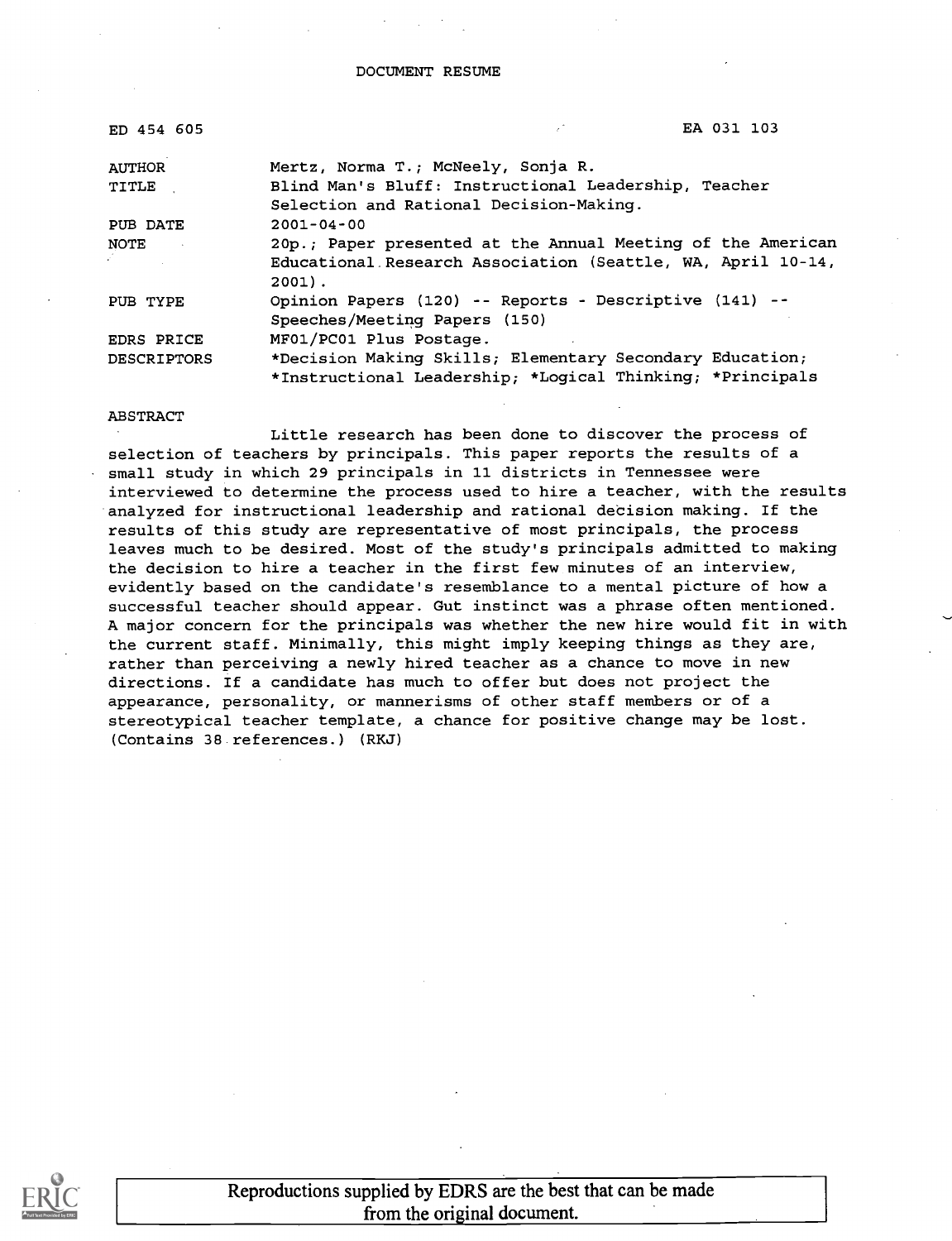Blind Man's Bluff: Instructional Leadership, Teacher Selection and Rational Decision-making

ED 454 605

E403103

Norma T. Mertz, The University of Tennessee

Sonja R. McNeely, Knox County Schools, Knoxville, Tennessee

# EST COPY AVAILABLE

Paper presented at the American Educational Research Association Annual Meeting, Seattle, Washington, April, 2001

| U.S. DEPARTMENT OF EDUCATION<br>Office of Educational Research and Improvement<br>EDUCATIONAL RESOURCES INFORMATION<br><b>CENTER (ERIC)</b><br><b>IV</b> This document has been reproduced as | PERMISSION TO REPRODUCE AND<br>DISSEMINATE THIS MATERIAL HAS<br><b>BEEN GRANTED BY</b> |
|-----------------------------------------------------------------------------------------------------------------------------------------------------------------------------------------------|----------------------------------------------------------------------------------------|
| received from the person or organization<br>originating it.                                                                                                                                   | N. Mertz                                                                               |
| □ Minor changes have been made to<br>improve reproduction quality.                                                                                                                            |                                                                                        |
| Points of view or opinions stated in this<br>document do not necessarily represent<br>official OERI position or policy.                                                                       | TO THE EDUCATIONAL RESOURCES<br><b>INFORMATION CENTER (ERIC)</b>                       |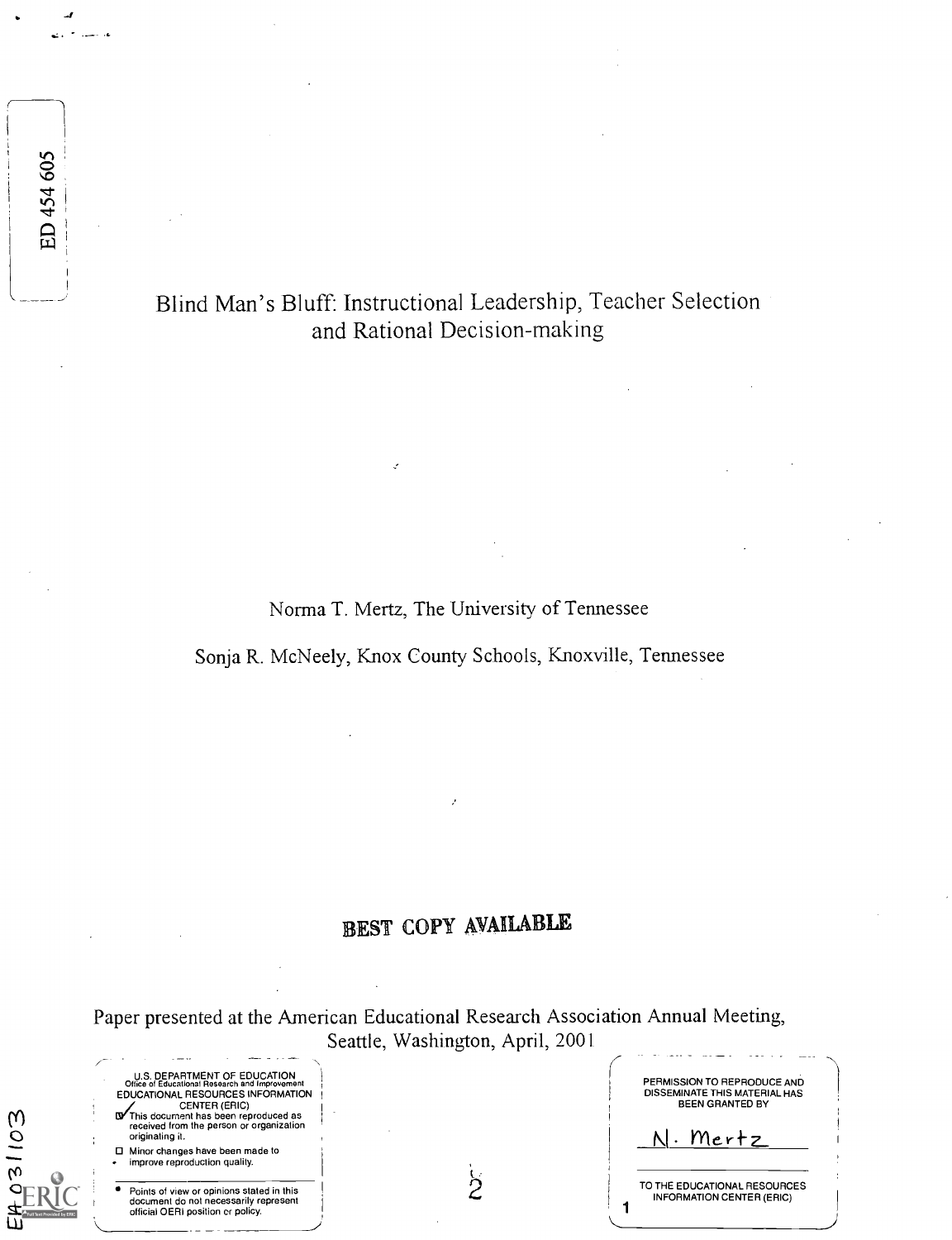Of the many concepts of leadership afloat in the literature, few are as ubiquitous as instructional leadership (Leithwood and Duke, 1998). The idea of the building level principal as an instructional leader has assumed the imprimatur of a "given." Although hardly their only role (Greenfield, 1985), few would dispute the proposition that principals *ought to be* instructional leaders. Indeed, instructional leadership has been inextricably linked to school effectiveness (cf: Duke, 1987; Greenfield, 1987; Hallinger & Murphy, 1985; Leithwood & Duke, 1998; Persell & Cookson, 1982; Smith & Andrews, 1989). Defined most broadly as "those actions that a principal takes, or delegates to others, to promote growth in student learning" (DeBevoise, 1984,15), there is considerable agreement about the behavioral correlates of instructional leadership (Sheppard, 1996), and their fit within Hallinger & Murphy's conceptual categorization of the functional dimensions of instructional leadership: defining the mission, managing the instructional program and promoting the school climate (1985, 221). In comparing lists of behavioral correlates, while almost every researcher has identified instructional supervision, only three (Dwyer, 1986; Duke, 1987; Bartell, 1990) have identified staffing, a clear antecedent to instructional supervision, as an instructional leadership behavior.

That staffing, particularly teacher selection, is a critical instructional leadership behavior is a reasoned proposition, notwithstanding its scarce identification. Duke (1987) argues:

Since public school leaders generally have little control over the students they serve, how they recruit, select, and assign teachers may be one of their most crucial resource-management functions. However well conceived or implemented, no system of teacher development, supervision, or evaluation is likely to compensate fully for poor judgment in the hiring and placement of teachers (205-6).

Jensen (1989) echoes and extends Duke's argument. "Recruiting and selecting teachers may be lthe most critical task school administrators face. Each time a teacher is hired, the local school and its district have an opportunity to improve instructional programs" (225). And Donaldson (1990) ties teacher selection even more directly to the principal's instructional leadership behavior:

...the best opportunity a principal has to improve teaching and learning in a school is when a teacher is hired. Compared to the long, often arduous task of weeding out through evaluation or improving through supervision, hiring the best possible teacher for the position is a rare and precious opportunity (1)

The practical realities of this instructional role are starkly, perhaps startlingly, illustrated in Mullen and Patrick's (2000) case study of a principal who significantly changed an at-



 $\mathfrak{Z}$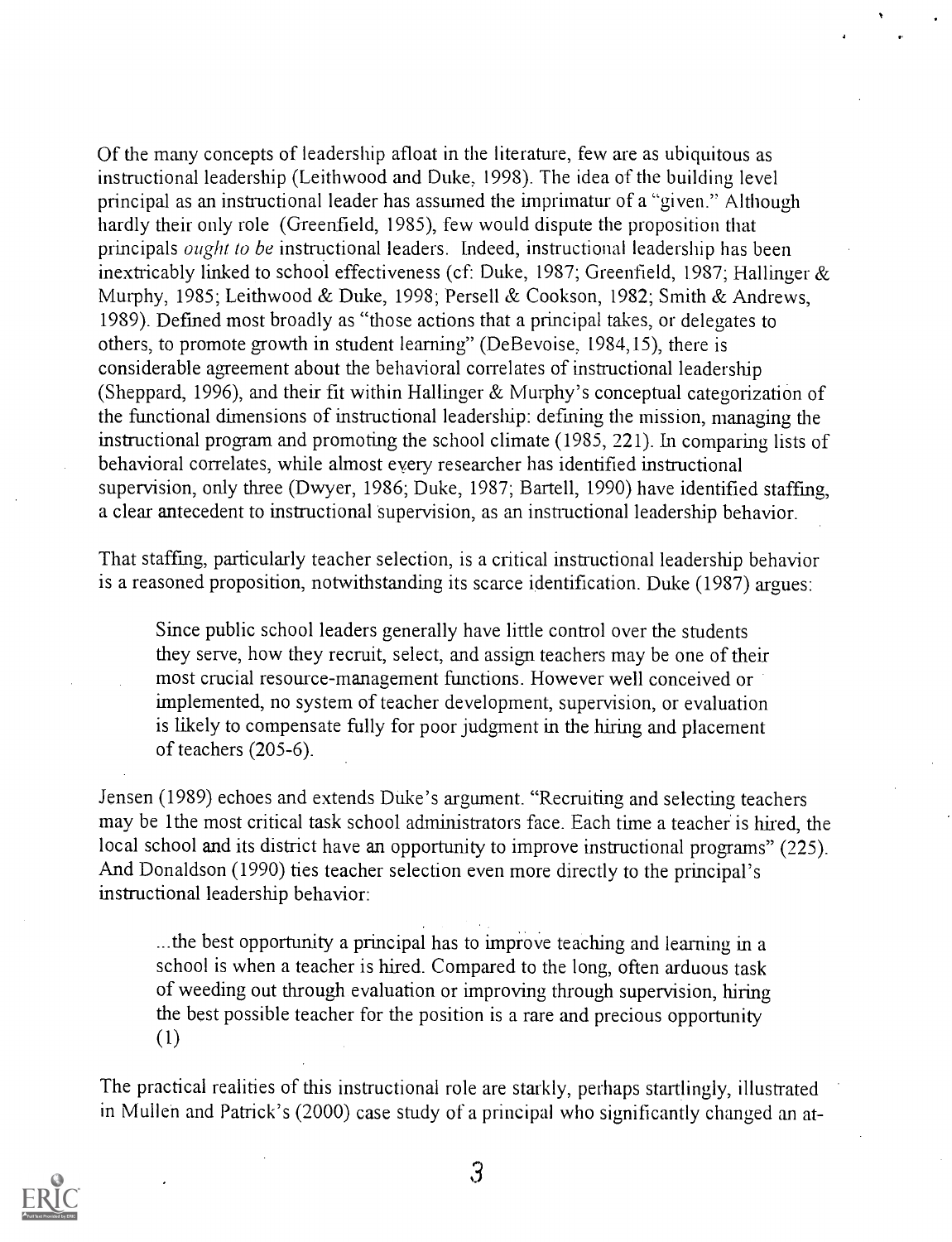risk urban school. They reported that the principal "precipitated" staff changes so she could put in teachers who shared her vision, values and approaches to teaching and discipline. This would seem to coincide with the very essence of instructional leadership.

It is not just the literature on instructional leadership that has tended to overlook teacher selection; the process itself has been the focus of surprisingly little research. "Compared with other areas of educational research, studies of hiring practices are few, validation of procedures is minimal ...(and) advice is scarce" (Jensen, 1989, 229-230). Ellis (1987) concluded that "While administrators generally agree that hiring teachers is one of their most important functions, they do not typically devote a significant amount of time, energy, and funds to recruit and select the most capable candidates (6)." And Jensen (1989) reasoned that "most administrators lack training in systems that would increase their chances of choosing the best candidate...(and) fail to gather enough information about candidates (229-230).

Common sense would suggest that the goal of the hiring process is to select the best person for the job from among the pool of applicants available, the person who "best fit(s) the needs" of the school (Duke, 1987, 206) and "will succeed on the job" (Rebore, 1982, 102). However, what is known about teacher selection by principals raises questions about whether and/or to what extent principals choose applicants who fit the needs of the school or who will succeed on the job, about what principals see as fitting the needs of the school and necessary for success in the job, about the process(es) they use in selecting teachers and what is possible to know about applicants as a result of using those processes (Johanson & Gips, 1992; Jensen, 1989; Ellis, 1987; Browne & Rankin, 1986; Perry, 1981; Weaver, 1979).

The paucity of empirical data about how principals select teachers to serve their schools makes it difficult to assess any claims made about the process.Little is known about what they do, why, with what results, at least from their perspective. How do they go about the process? Why do they do the things they do? How do they think about the vacancy to be filled, or do they? What information do they seek and use in making their hiring decisions, and how do they get it? How do they make the decision? How satisfied are they that the process they use allows them to make a "good" decision? And from the perspective of the field, what is the relationship between the decision-making process they use and instructional leadership?

Learning more about how principals select teachers would provide valuable information and insight into critical processes not currently available. Further, such information might help inform principals about what they are doing with what effect; at the very least, provide them with "food for thought." In addition, learning more about the teacher selection would allow for informed discussion about the relationship between the process

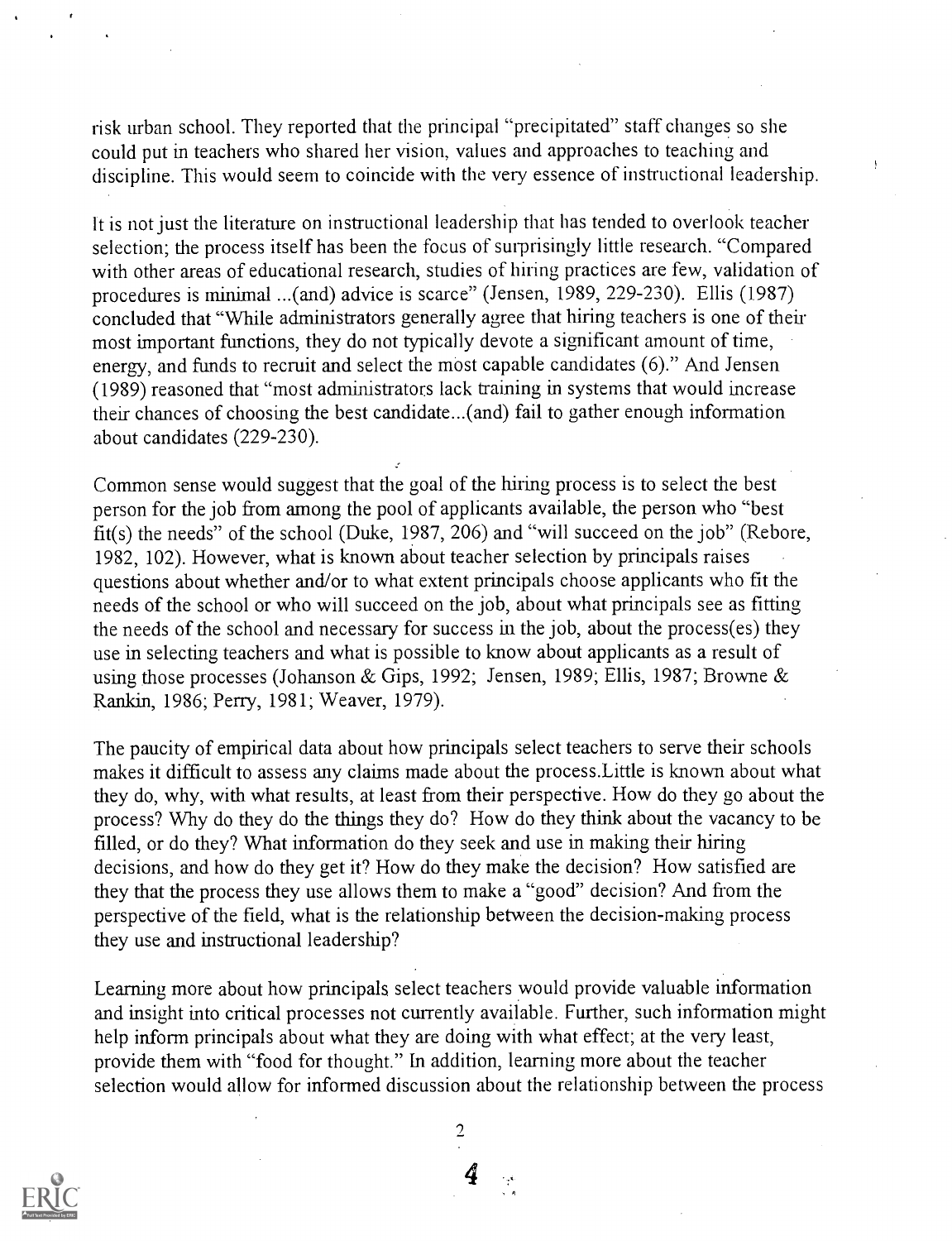used and instructional leadership.

#### Purpose

The purpose of the study was to describe how principals go about the process of choosing teachers from their perspective, and to consider the process used in relation to instructional leadership and decision-making.

The research questions guiding the study were:

- 1. How do principals report they go about the process of selecting teachers for their schools?
- 2. What is the relationship between how the principals selected teachers for their schools and instructional leadership and decision-making?

## Conceptual Framework

The dual concepts of instructional leadership and decision-making provided the conceptual framework for the study. As identified earlier in the paper, instructional leadership revolves around the three foci of articulating and communicating an educational vision, managing the instructional program, with all of the attendant actions and activities, and establishing and maintaining a school climate that facilitates learning and the achievement of the vision. It was also argued that teacher selection is a critical, aspect of instructional leadership; that it not only underlies, but relates directly to the management of the instructional program. Choosing teachers to direct and deliver the instructional program is a fundamental task. What it is principals do in the name of this task speaks volumes about what is important to them, about how they view their role as instructional leaders, and/or perhaps, about what they know about instructional leadership

The difference between more effective and less effective school leaders may boil down to two factors: More effective leaders (1) possess—and are able to articulate—a vision of effective schooling, and  $(2)$  allocate their time in ways that increase the likelihood of realizing that vision (Duke, 1987, 3).

What would we expect to find if principals are exercising instructional leadership in the teacher selection process? While these expectations are inextricably linked to the decision-making process, we would expect to find the principals articulating their vision of and for the school and seeking information from the candidate that would allow them to determine if the candidate fit with that vision. Further, we would expect to find that principals sought ways to assess the candidates' knowledge and competencies in relation

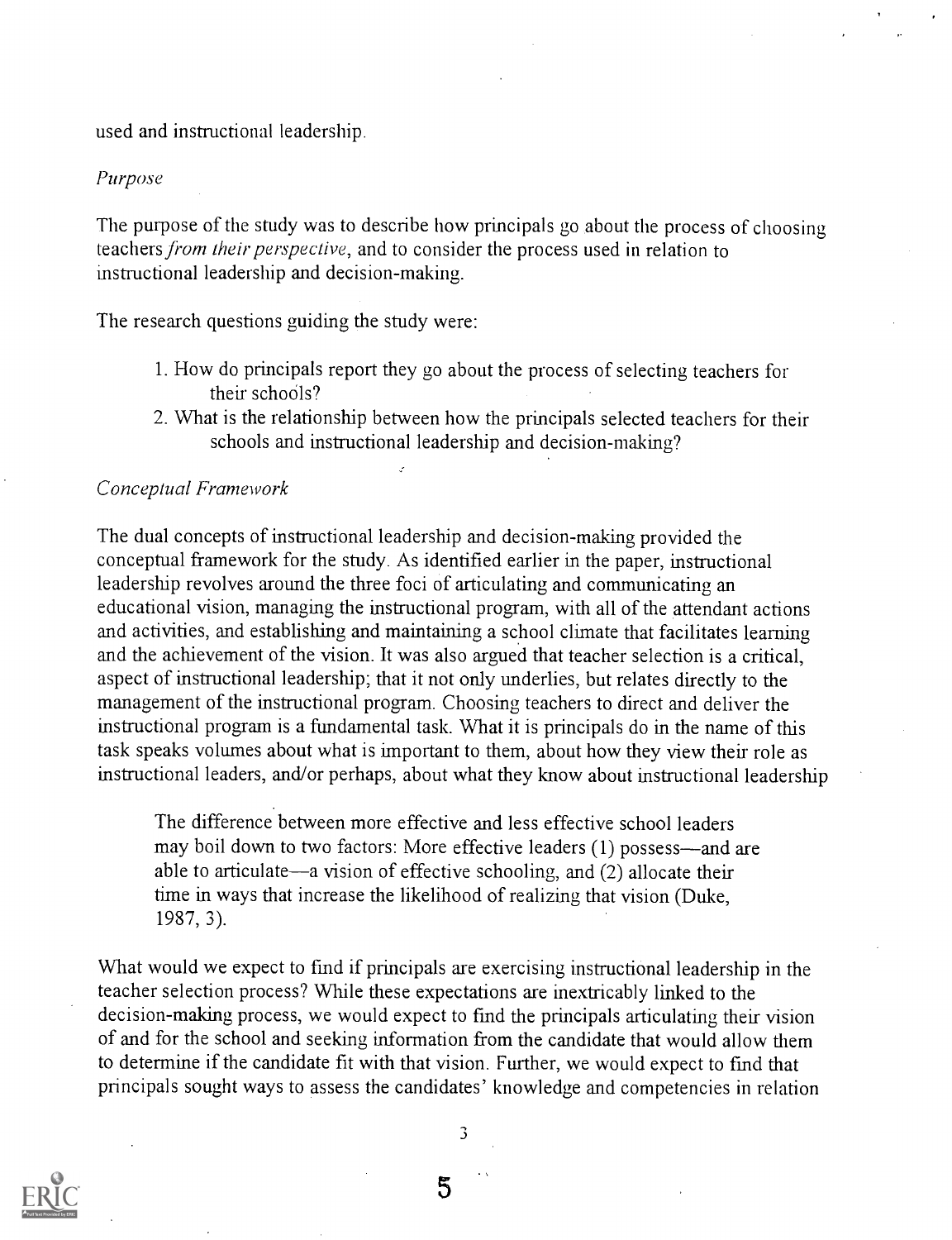to that vision, and to the particular needs of the school and the position.

While a number of models of decision-making are articulated in the literature (cf: Sergiovanni, 1980; Hallinger, Leithwood & Murphy, 1993), a so-called "rational model" has long been identified with and recommended in educational administration. Administrators are told they *ought* to use a rational model of decision-making (cf: Griffiths, 1959; Knezevitch, 1975; Gorton, 1987; Barge, 1994; Yukl, 1994; Hoy & Tarter, 1995; Green, 2001), and textbooks used in the field "teach" a rational model of decision-making. In a textbook widely used in administrator preparation, Ubben, Hughes & Norris (2001) contend that "a rational problem solving/decision-making (process serves) whether the problem is complex...or relatively simple.. (since).the intellectual process is the same (48). Indeed, they extol a rational decision-making model and link it to effectiveness.

Even if nonrational behavior, or even apparently irrational behavior, can be explained by the garbage-can model, better ways are at the disposal of the principal who wants the school to be a high-performing organization...The school did not become what it is overnight and it won't become better overnight and it won't become better ever unless problems are correctly identified, issues defined, and solutions generated that focus on what it is that is getting in the way. Rational processes are required (65).

A rational decision-making process in relation to teacher selection would seem to involve a careful job analysis and the determination of selection criteria before proceeding to recruit and consider applicants; the collection of sufficient, pertinent information about candidates from multiple sources, including from interviews guided by a standardized, structured interview protocol used with all candidates for a particular position; the weighing and ranking of candidates against the pre determined criteria; and the choosing of the best candidate, the one that best matches the job and fits the criteria; more or less in that order (Donaldson, 1990).

In framing the study and analyzing the data, questions about the nature of the process, how principals thought about the process and what they did in the name of the process were *figural*. Instructional leadership and the rational decision-making model were seen and used as ground, to see whether and to what extent they were a part of the process.

## Methods

Given the purpose of the study, principals were chosen to be interviewed about what they did in selecting teachers. In this way, the "truest" (versus socially acceptable)

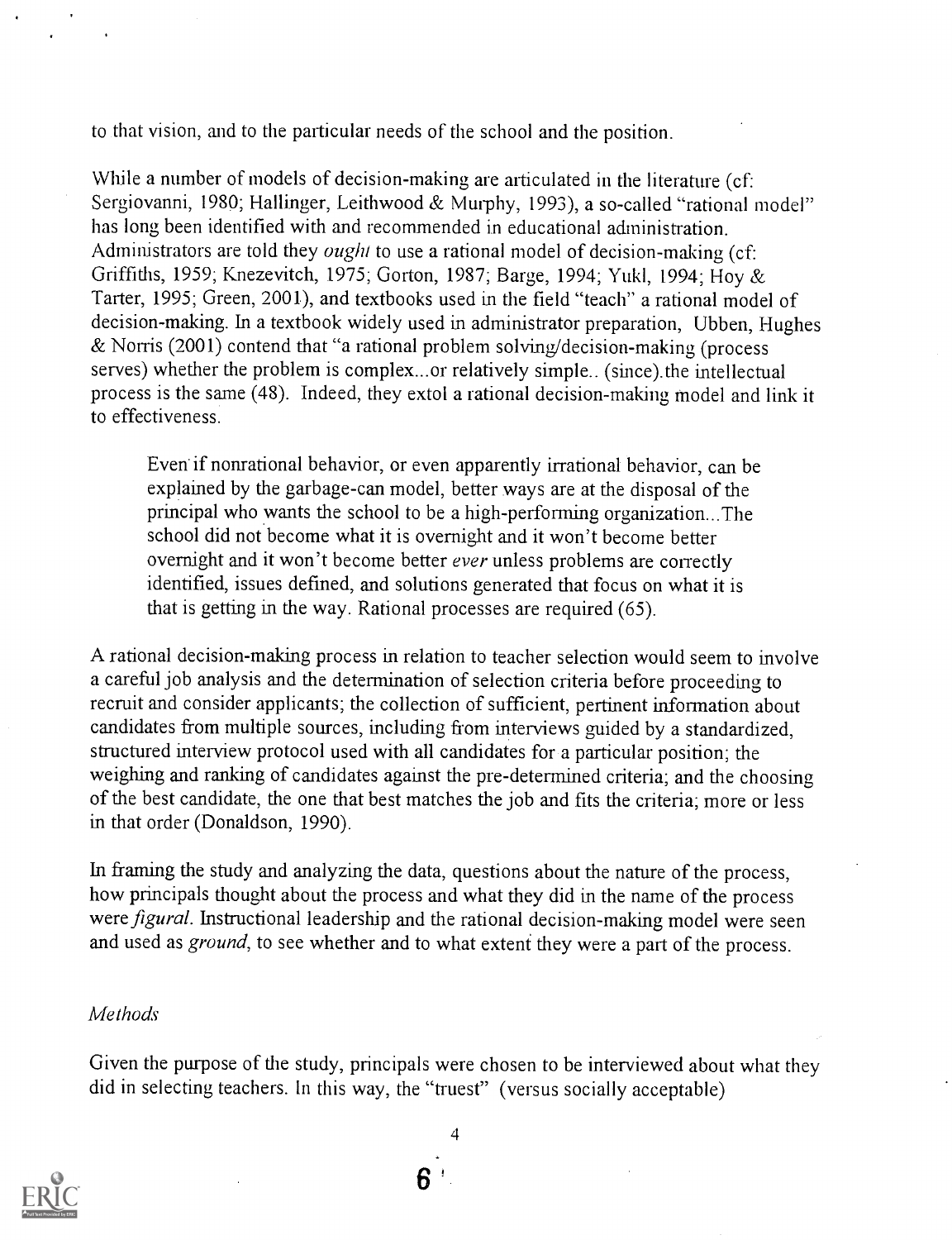perspectives of principals were sought. While interviewing does not ensure that interviewees will respond honestly, it does allow for trying to establish a context and conditions in which respondents might feel reasonably comfortable and be more likely to be honest.

A convenience sample of 29 principals constituted the population for the study. The principals represented 11 different school districts and 29 different schools. By design, the sample was fairly evenly distributed among levels of schooling: 11 elementary, 7 middle and 11 high school level principals. The principals included 18 males and 11 females. They had served an average of 12.7 years as administrators (range: 1-35 years), and taught an average of 10.9 years (range:3-25 years) before becoming administrators.

Interviews were held with principals in their schools, using a standardized protocol developed for the study. The interviews yielded "rich" descriptions and explanations of the teacher selection process grounded in the experience and perspectives of the principals interviewed, "sexy data" in the words of Miles and Huberman (1994,1). The researchers took seriously Harre and Secord's directive that "the things people say about themselves and other people should be taken seriously as reports of data relevant to phenomena that really exist and which are relevant to the explanation of behavior" (1972, 7).

The data were transcribed and analyzed first in terms of the protocol questions and then in terms of decision-making and instructional leadership, the conceptual frames. At each step in the conceptual analysis, the data were read and reread to identify the emergent "repetitive refrains, the persistent themes" (Lightfoot,1983,15) in the data.

## How Principals Report they Select Teachers

As might be expected, the procedures and approaches used by the principals in selecting teachers were remarkably similar, allowing for differences in detail and school system. Interviews were an omnipresent feature of the process and principals expressed great confidence in the interview process as a way of getting the information needed to make a good decision. Despite what is generally known about the relatively low reliability and validity of interviews (Arvey & Campion, 1982), 24 principals found them to be an excellent way to get information about the candidate, and four more found them to be "mostly excellent" "You generally get a pretty good idea of the person. But sometimes you can be fooled. Only one principal expressed uncertainty about their value for getting the information needed. Interestingly enough, one of the "mostly excellent" respondents issued a standard disclaimer before affirming the value of the interview, "I don't know if you ever feel you have all the information you would like to be 100% sure." However, that would seem to be more about the respondent than the process. While the nature of



5

 $7<sub>z<sub>1</sub></sub>$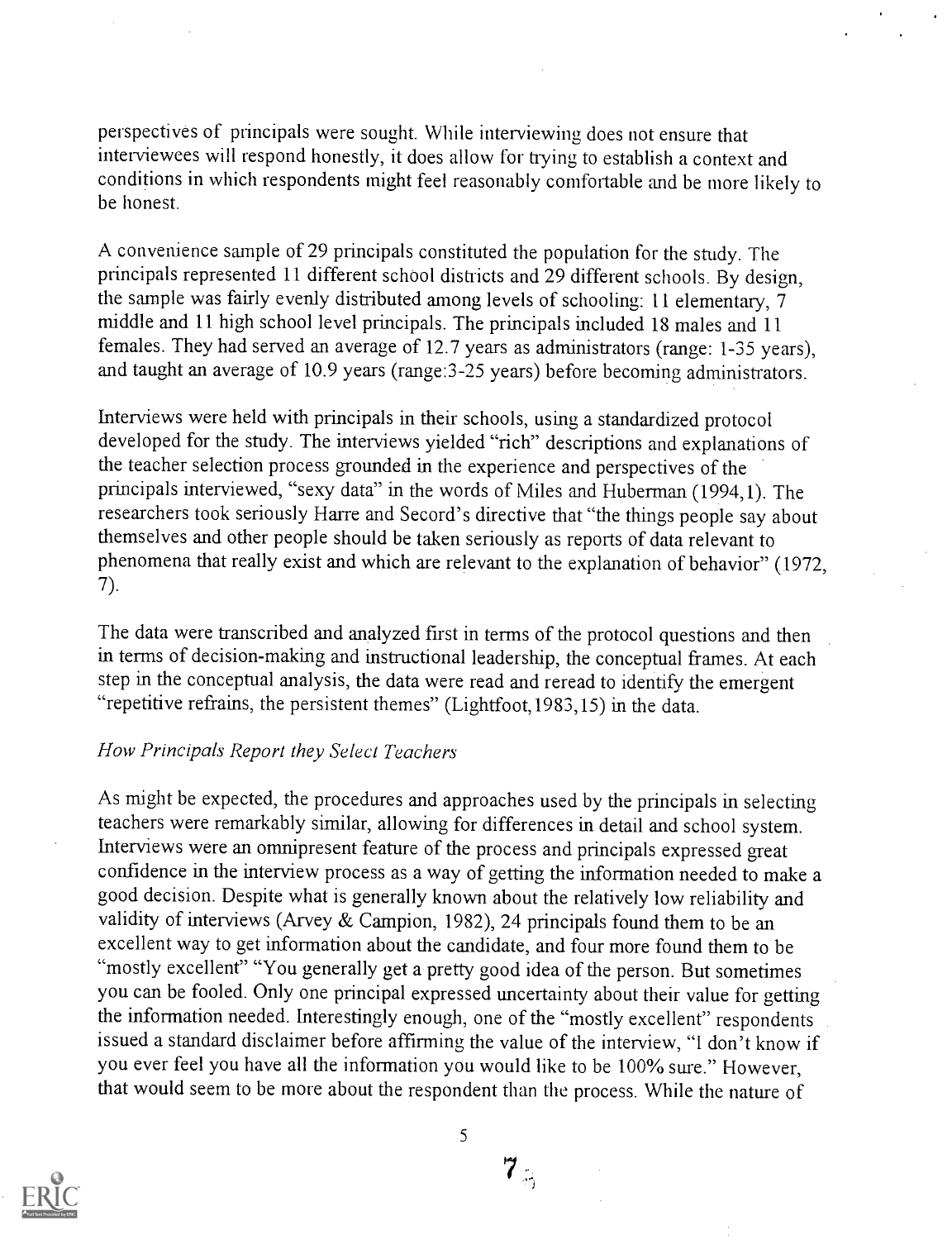their responses suggested that principals had great confidence in the process itself, it is possible that it was a response to what else was available to them to use to get information. "The interview is...the most single important part of the process. It tells me much more than their resume or application ever could."

In terms of the information principals had about the candidates before meeting them, (either received from central office or required of the candidate), a little less than half (14) received the application form with standard information about education, experience, and educational philosophy (5), or a resume (4), or both (5). However, a little more than half (15) had *no* information about the candidate prior to the interview. Only one principal asked candidates to bring something additional to the interview, "something that reflects your work." All of the school systems pre-screened applicants in the sense that application forms were filed with the central office which then directed applicants (from one to three at a time, depending on the number available) to the principals, usually from a list (within system teachers requesting a transfer first; outside of district applicants next). Only two systems used a pre-screening process which involved more than paper arranging. In one case the results were available to the principals; in the other, which used a highly formal research-based telephone interview, the results were not available to the principals.

Interviews were reported to have lasted from 15 minutes to an hour and a half, with 30 minutes being the average and most frequently reported response. While the principal was a constant, and was the "decider" in all but three cases, the majority of interviews involved someone besides the principal, if available. Only four principals reported being the sole person involved in the interviewing. The principal and an assistant principal were often joined by a department head (high school), team leader (elementary and middle school, if such existed), or a teacher. Interestingly enough, the teacher that was leaving was cited as a participant in a couple of cases. All of the principals save the three noted above, said that they listened to the "other people's views about the candidate,"and then made the decision. In those three cases, the principal said the decision was made by consensus, although one admitted he tried to sway the group if he thought they were making a mistake.

With respect to the use of teams to conduct interviews, an important caveat was frequently raised — availability. Many of the principals found themselves interviewing candidates during the summer or right before school opened, when others were not available. Further, they cited school district practices which often necessitated interviewing multiple people in a short time frame. Many of the districts do not require teachers who are leaving to officially notify central office until the end of April. Since schools close in early June in this part of the country, it may be the end of May and into June, a very busy time in schools, before candidates are "dispersed" to schools. Often,



6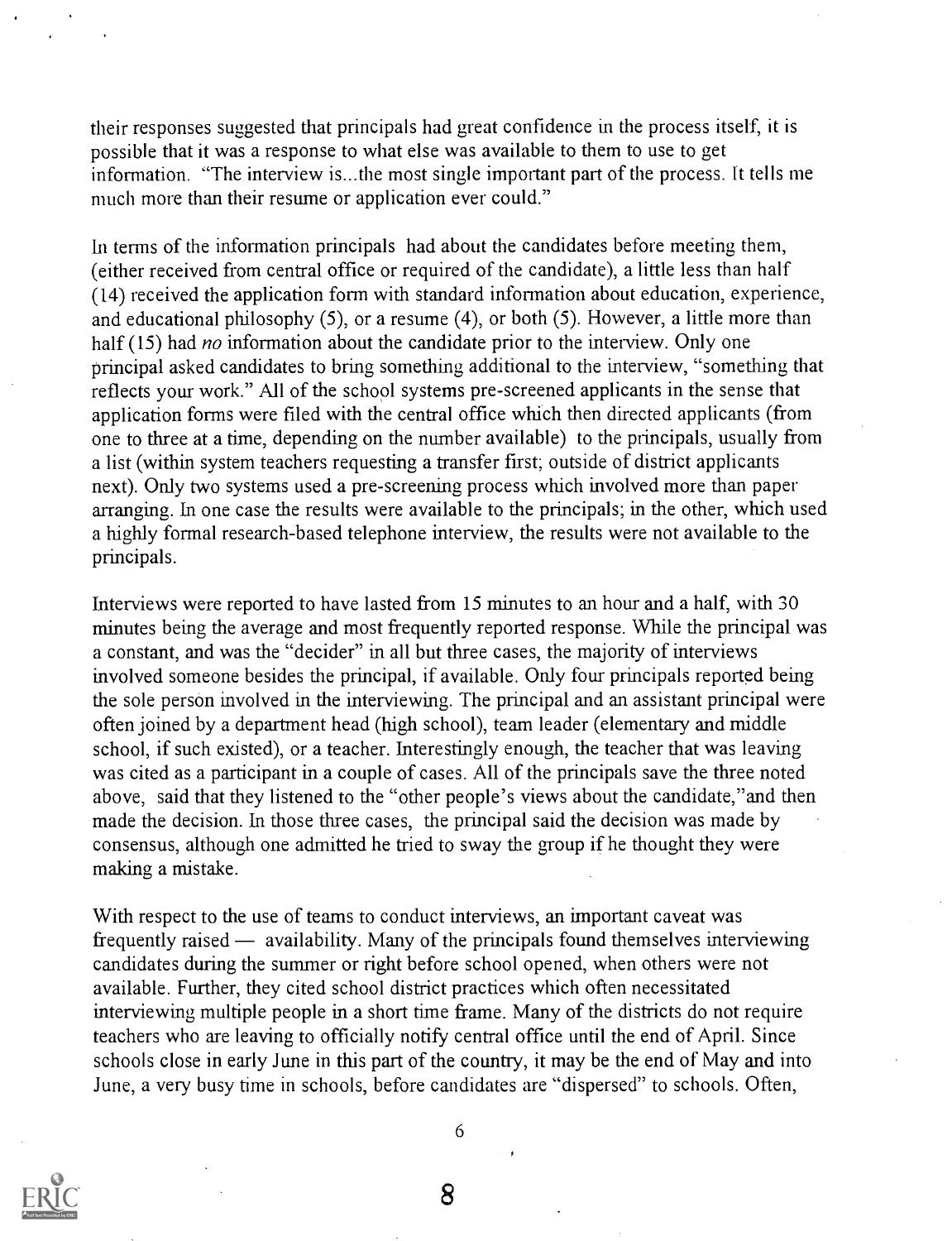principals do not get around to interviewing for staffing until teachers are "off-contract." Principals were hesitant to call teachers back to be involved in interviews, even though the choice would affect them.

All but nine of the principals reported having specific questions they asked of the candidates. One of the nine reported, "I do a lot of interviewing by my gut, allowing my interactions and feelings about the person to dictate where I go." Among those who used specific questions, the majority (18) used the same questions with all candidates, and a minority (2) chose questions from amongst a list that they had. One principal among the majority, revealed that since she was a first year principal, she had called three other principals with more experience and asked them what they asked of candidates. She then compiled a list for herself of the questions that were common to their lists. What was perhaps most interesting in the principals responses was that they reported asking the same questions of all teaching candidates, irrespective of the position to be filled. That is not to say that they did not refer to the specific teaching position. Indeed, the interview was all about filling a particular position. Yet beyond a cursory inclusion of a reference to the specific subject to be taught for secondary teachers, and questions framed in terms of "students of the age" served by the school or the "kind of students we have" in this school, it was not clear that the questions related to a specific position in a particular school.

While the particular questions asked by principals differed, the questions were, overall, fairly similar. Among the questions most often asked were some version of: Tell us about your teaching experience? What are your strengths and weaknesses? Why did you choose education? Why do you want to work in this school? What is your best instructional strategy? What is your philosophy of discipline/ your approach to classroom management (sometimes asked in terms of what would you do with irate parents, students, teachers)? Are you a team player (sometimes asked in terms of would you rather work alone or with a group)? Somewhat less frequently asked was some version of: What is your philosophy of education? How would you teach (a certain activity or lesson)? "What methods would you use to create enthusiasm and motivate students?" What kind of extracurricular activities have you been involved in (might you like to be involved in)? What contribution will you make to this school ("How hard are you willing to work for the staff in this school," one principal asks)? What is the latest class, conference or workshop you attended? In terms of questions that differed from this list and close variations: one principal asked about computer skills. Another, at the end of the interview, asked, "Why should I entrust my children to you?" Only one principal asked about the candidates grades and said he was looking for candidates with high GPA's.

It is interesting to consider these questions in light of the principals' confidence in the interview process for providing the information they need to choose a good teacher. The



 $9^7$ 

 $\mathcal{L}$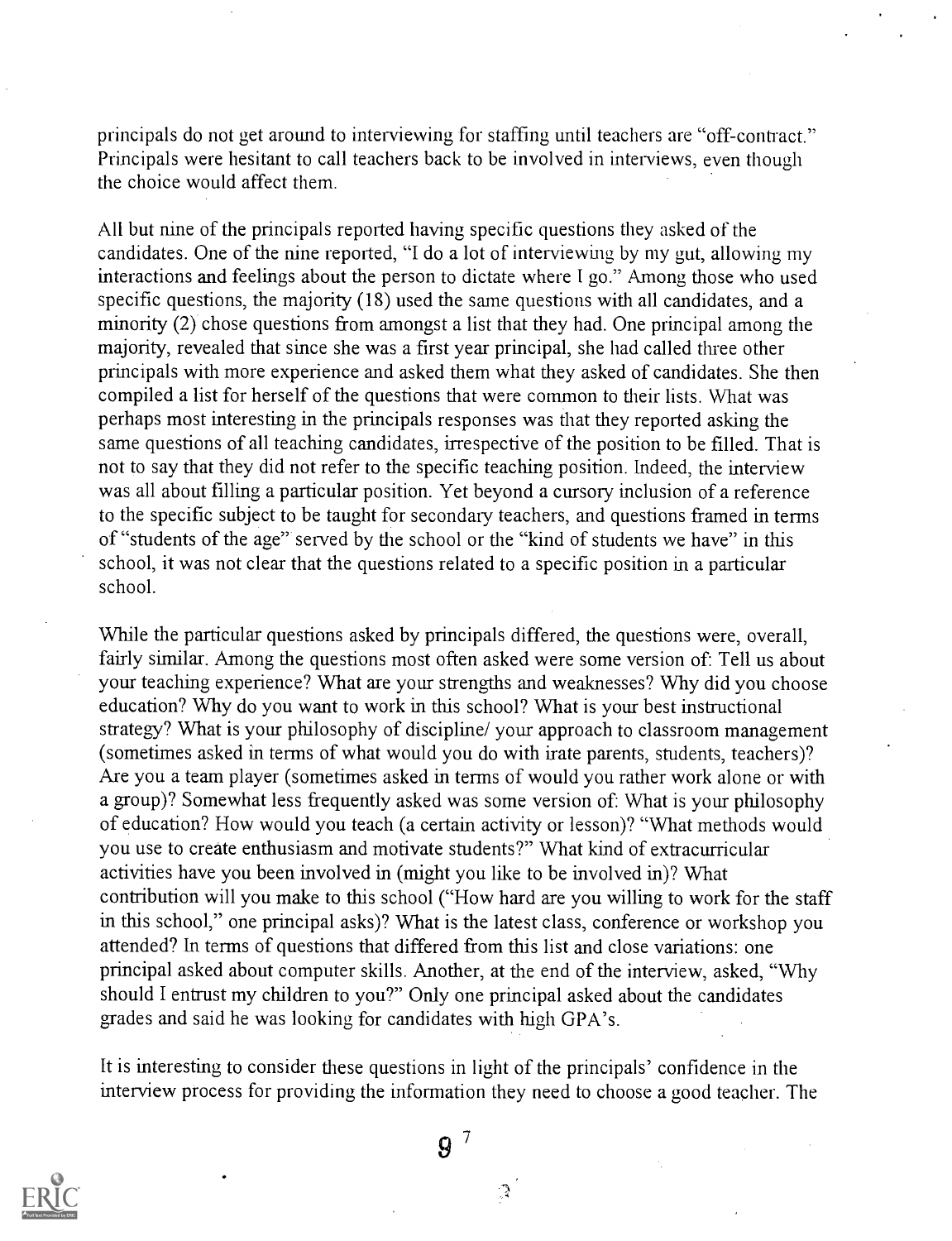questions tend to be general, familiar (the kinds of questions that have been asked for years, therefore are known to candidates), and highly susceptible to socially acceptable answers. And depending on how they are asked, interviewers are notorious for signaling the answers they seek. Further, the questions are not merely removed from the reality of doing, an unfortunate concomitant of asking about something rather than seeing it, but would appear to be at some remove from the specifics of a particular position in a particular school. Is the position the same across grade levels and subject matters, with modest variation? Does the school and the particular position play little role in what one seeks to learn about a candidate?

Probing what the principals sought to learn about the candidates from the specific questions asked, a wide range of responses was elicited. Examples from different principals provide a sense of their responses: "classroom management skills," "their philosophy concerning discipline," "discipline and classroom management;" "honesty and sincerity," "a sense of the total person, their values and ethics;" their "flexibility," "ability to think on their feet;" "enthusiasm and thoughtfulness," whether they were "passionate about teaching,"" a kid magnet;" "their temperament," "the personality and presence that allows them to take charge;" "ability to get along with the staff," "a team player,'"`motivated, self-directed go getters who have similar interests, perspectives and ideas so that they fit in," "I want to know if they have a philosophy of education similar to mine." The two most prominent themes to emerge from the responses, in terms of frequency of mention, were "fitting in" and handling classroom management. Principals appeared to be most concerned with whether the person would fit in with the school as it was, and with the staff as it was, and wanted to feel comfortable that the candidate could "handle the classroom" if s/he got the job.

If none of the candidates were satisfactory, the principals said they would "ask personnel if there were any other candidates," and at least two said they would beat the bushes to try to find someone else. However, in the end, the vast majority echoed the sentiment of one principal, "While it should never be a question of just a warm body in the classroom, every classroom must have some body in it as a teacher."

The confidence principals had in the interview process led to asking them how soon in the process they knew whether or not the person was right for the job. Sixteen of the principals said "immediately" or almost immediately, and another eleven said some variation of "quickly, well before the interview was over," although three of them said they tempered their decision by doing some checking (references) of the candidate they favored. One principal said, "First impressions mean a great deal. I usually know within 30 seconds, right, wrong or indifferent. "A clean presentable person who speaks up and is polite makes a good impression." Another, "I have a feeling rather early in the

8

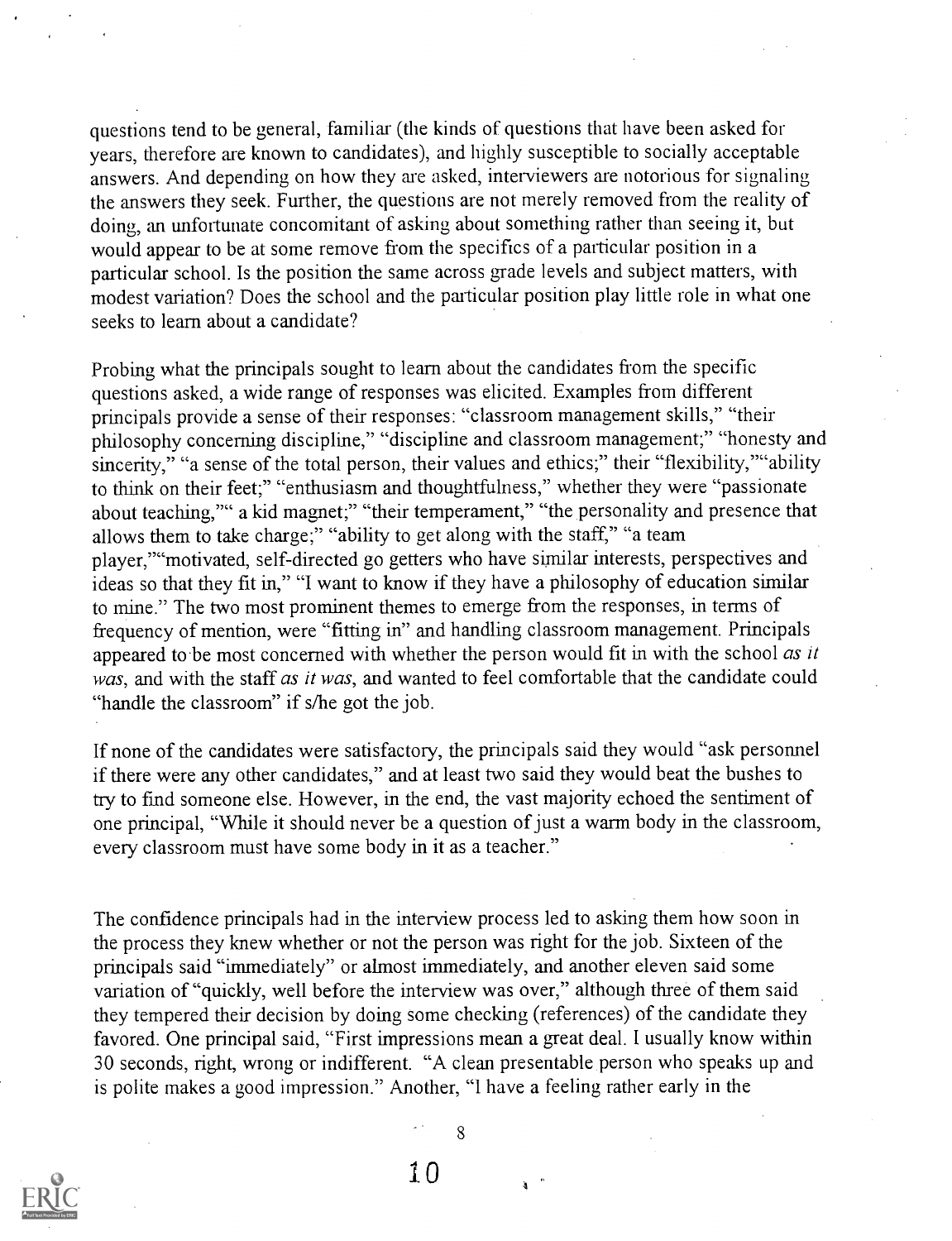interview for whether I like the person or not, ...(although) it's much quicker if you don't like them." Only three principals said that they stood back from the process, looked at everything they had and thought about the candidates, sometimes waiting a day or two before deciding. However, one of them said, "Sometimes I want to stand up and jump up and down when I know that this is the right fit. More often, I take a step back and think about two or three candidates."

The speed with which the principals "knew" the right person for the job was interesting, particularly when viewed from the perspective of how they said they made the decision. Overwhelmingly, even among those who said they took a little time to think about the candidates, the principals directly or indirectly said they made the decision on "gut feeling." "I can tell whether a candidate is what we are looking for or not. It is generally a gut feeling." "By the time the applicant answers my first two questions I have already made my decision about whether I want them or not.""If they can't express themselves or they are not enthusiastic, I know immediately that I will not hire them." "I would say it is a lot of intuition. You know when you have the right person." The idea of using one's gut feeling to make the decision was sanctioned from principal to principal. As one principal reported,"I was told by an experience administrator that you would just know when you have the right person." Another echoed, "When I talked with other principals...they said, `You will know when you have found the right one.' This was true in my first interview. I think this is an intuitive thing." Even where the decision was made by consensus of the group, gut feeling was the basis. "They discuss their gut feeling...if they were wowed by the candidate and if they (sic) fit with the philosophy of the school and can function effectively with a team."

There is nothing inherently wrong or irrational about gut feeling, and it will be argued below that it may well serve the goals the principal has for and in selecting teachers, however it is interesting that it is both recognized and glorified by the principals. Indeed, most saw it as a matter of great pride that they knew what they were looking for and could recognize it quickly. "I am not looking for the highest GPA. I am looking for someone with common sense that can get down on the proper level to teach students," said one principal, and was pleased at his ability to sense that quickly. Another, "I like it when they arrive on time, dressed for the interview, and speak clearly and concisely. I rate their likeability. (sic)" And yet another, "I'm looking more for how they handle the interview than what they actually say...I guess you could say it's a gut feeling."

In terms of making the selection decision, "fit" was the overwhelming theme to emerge from the data, and in combination with "gut feeling," constituted the what and how of the process. In one way or another, almost every principal spoke about "fit" as the primary criterion for selection. When probed about what they meant by fit, the principals often reverted back to "knowing when you found it," i.e., gut feeling, rather than some clear



9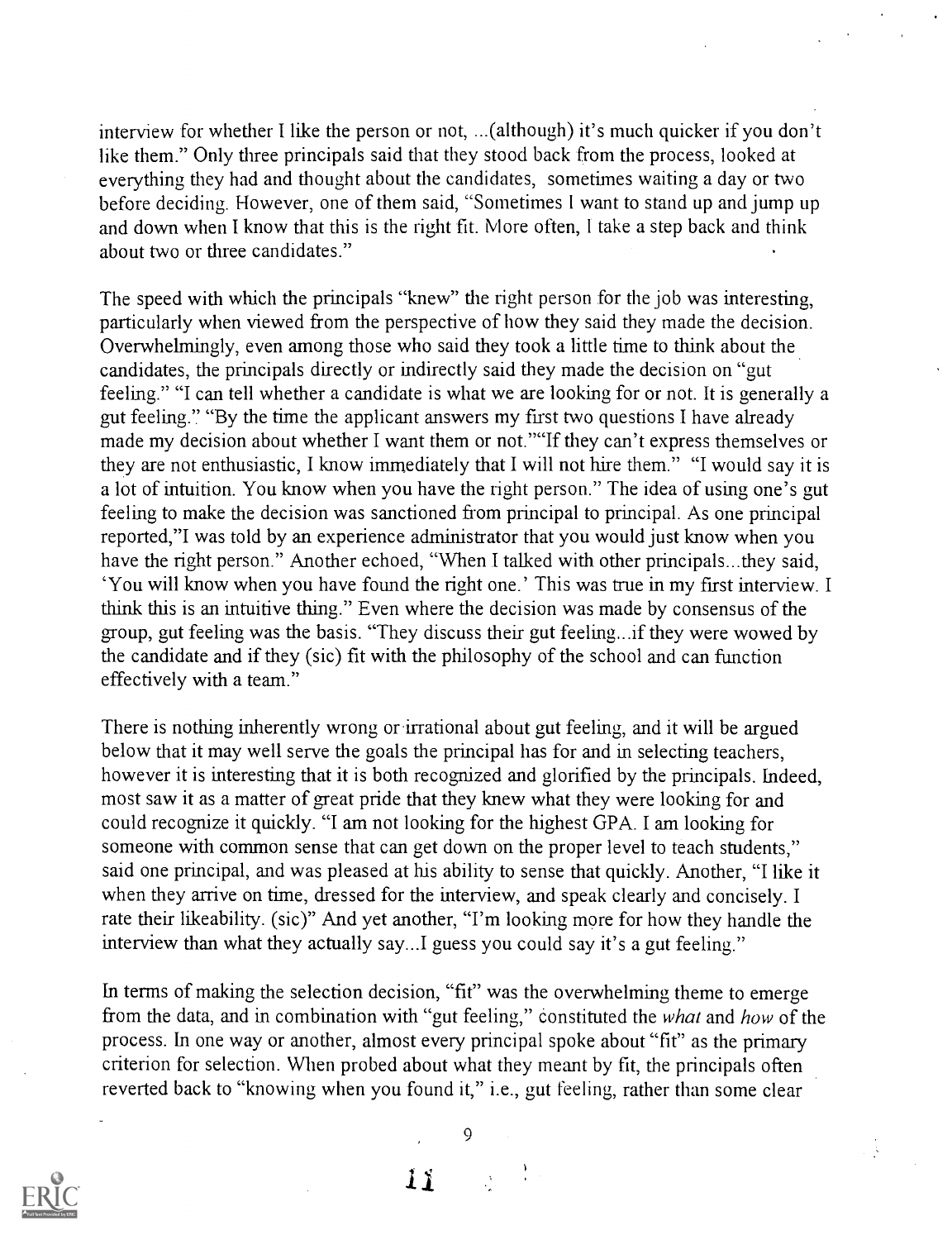behavioral description of what constituted fit. In grappling with the question of what fit meant, they suggested that they knew what they wanted--- and what they were looking for—and that the process focused on finding that match between candidate and what they were looking for. One principal spoke about interviewing a candidate who had been a substitute teacher in his school. He said his gut instinct told him she would not be a good choice for the position despite the fact that "she is well-liked, and she does a good job as a substitute." However, he concluded, "she just did not feel right for the classroom position."

While fit appeared to relate to fit *with* the existing staff and *in* the school, ("I consider the fit into the situation. I have to consider not only their professional ability but the people with whom they will be working. Can they work well together?"), fit was ultimately a decision made by the principal resting on her/his notions of what fit meant ("I determine if the applicant has a personality or presence about them that will enable them to go into a classroom and take charge."). The principals seemed to have a mental model of what they were looking for, of what a good "fit" was that allowed them to know when they had the right person, allowed their "gut" to tell them. And they appeared to measure applicants against this mental picture.

After I have asked the first two questions (about involvement in school and personal history) I've already made my decision about whether I want them or not. And if I like the candidate and they don't have all of the qualifications...I would make an exception and 'bend the rules,' if possible.

The mental model that guided the principals in determining fit was not entirely clear. However, it appeared to owe more to personal values and beliefs than educational philosophy, vision or what research suggests about best practice for teaching and learning; to maintaining what is and how it is than achieving some vision of what might be. "After years of experience I've become quite good at identifying educators that will make effective middle school teachers. In the interview, I must get the feeling that the person is a middle school person." Fit appeared to relate directly to the principals' notions of how it is and how I want my people to be, what they wanted, and it was not apparent that it had any clear relation to examined need, a particular position or student learning. "I have to hire the teacher who best fits the position, our faculty, and our school," said one principal. However, when pressed about what was most important, fit with the faculty and school or fit with him, he replied unabashedly, "me." Indeed, from the questions asked, student learning and the candidate's potential to engender it, while not unimportant, were only modestly considered, if at all. Even where questions about teaching technique were asked, what the principals were looking for (why they asked the question, what they sought to learn) had more to do with assessing whether the candidate



10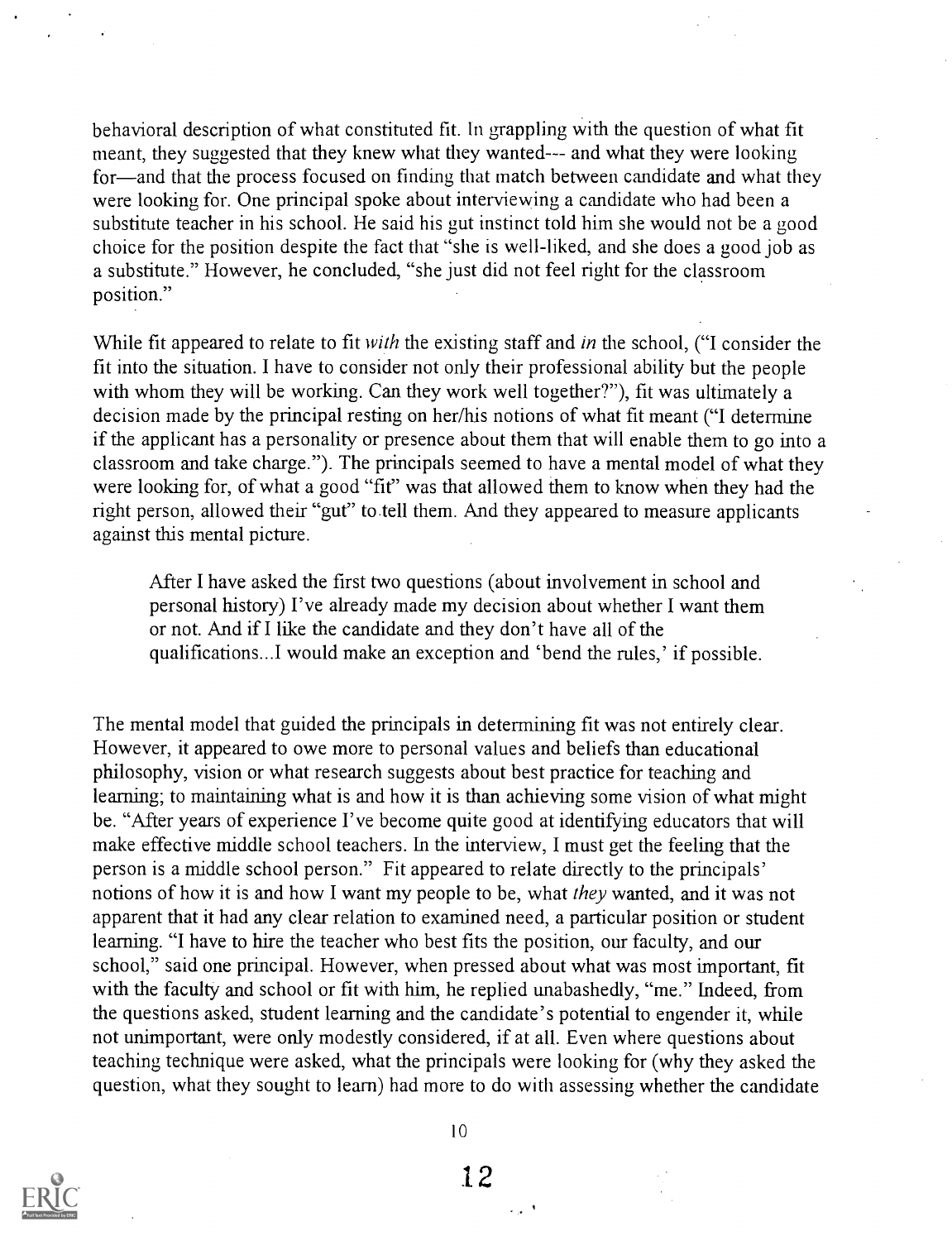shared their beliefs and values. And what the candidate said seemed to be less important than how they handled themselves. One principal shared, "First impressions mean a great deal. A clean, presentable person who speaks up and is polite makes a good impression...visual and body language can make a deep impression...1 usually know who 1 am going to hire in 30 seconds." Another,

The two main things I am looking for is (sic) courtesy and professionalism. If they interrupt me while I'm asking a question, that really has a negative impact. Likewise, if they run down or insult students, administrators or other people they've worked with...that demonstrates lack of professionalism that I just don't want on my staff. I also study their mannerisms because sometimes it's what they don't say that catches my attention.

In all of the discussions of fit, only one principal spoke about fit in terms of some vision for the school and where the principal wanted the school to go. She said she shared her vision for the school with the candidate and tried to "find people that share that vision. The majority of principals appeared to seek candidates who fit in, as they defined it, and part of the implicit model of fitting in seemed to be related to maintaining what is and the way things are. There seemed to be little desire to choose people who might change things or do things differently. "If it ain't broke, don't fix in," appeared to characterize the principals' approach to teacher selection, and they did not perceive anything was broken.

## Instructional Leadership, Decision-making and Teacher Selection

One of the purposes of the study was to look at the relationship between teacher selection on the one hand and instructional leadership and rational decision-making on the other. Among the questions considered were: Do principals use a rational decision-making model in the teacher selection process? How is the decision-making process that they use related to instructional leadership? Did the principals studied demonstrate an understanding and commitment to instructional leadership in the teacher selection process?

One of the proposal reviewers asked if making an irrational decision (which the reviewer appeared to equate with making the decision by gut feeling) was the same as making a bad decision. That is a good question.,to which the best answer may be, not necessarily. In fact, depending on what the goal of hiring is, it may well be a good decision. Certainly, the principals interviewed felt they had, on the whole, made good decisions. They believed they got the information they needed to make the decision from the interview,



 $11$ 13.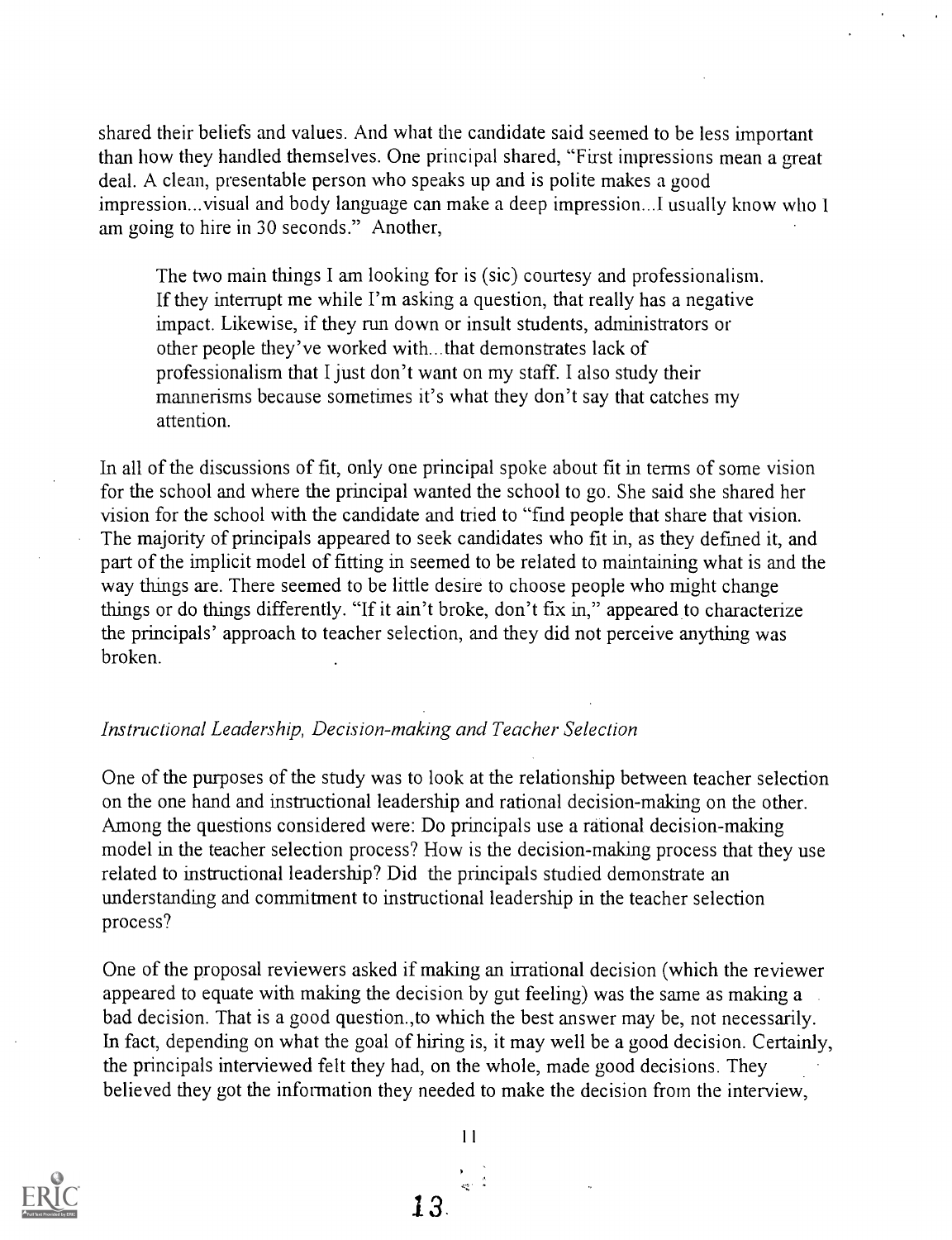and seemed inordinately pleased with their ability to discern the decision on the basis of feeling."It appeared that the process the principals used served their purposes quite well, justifying their pride in gut feeling. The question may be, however, what are their purposes? They appeared to choose prospective teachers who fit a preconception of what they were looking for, a conception that may have less to do with a particular school, position or educational philosophy, and more to do with a mental model of what a good teacher should be like. In choosing a candidate that appears to fit this conception, the principal is making a good decision, at least from her/his perspective. Is it the best candidate for the job or the school? Who can say. The decision does not appear to relate to those grounds. Rather, it appears to rest on whether it is the best candidate for the principal.

One might still ask if the process used followed an irrational or rational decision-making model as defined and advocated in the literature. A rational decision-making model would seem to require that the principals have a clear and present vision of what they want their school to be or to become, establishing the needs of and in the job (in light of that vision and the needs of the school) before beginning the search, the crafting of questions designed to address the job analyzed, and the choosing of candidates based on how closely they match the predetermined criteria. In terms of the extent to which the processes used by the principals studied matched such a model, they did not, save in one instance. At least as reported, none of the others analyzed the needs of the school or the job, established or used questions specific to the job for which they were interviewing, or made judgements about candidates in terms of predetermined criteria. Indeed, one principal, speaking about the team approach they used, said "we developed rubrics after interviewing all of the candidates."

One principal came as close to following this rational model as one could find in the data. She said that she "spent a lot of time thinking about and deciding beforehand what each grade level needs, where I want to take the school and the grade levels, and the type of person I would like to have in the space." Then, while she did tend to ask questions similar to other principals, she indicated that she shared her vision with each candidate, something no other principal reported doing, and asked them whether they shared it. When it came to making a decision, she was one of the few persons who spoke about taking some time to think about the candidates, not rushing to make a decision, of checking other sources of information, and trying to choose someone who matched her vision.

This is not to say that other principals in the study did not follow a rational model of decision-making, just not one like that specified above, or that a rational model would have to follow the explicit pattern identified above. It may be that while not made explicit, the principals followed an internally rational process of decision-making. They



 $12$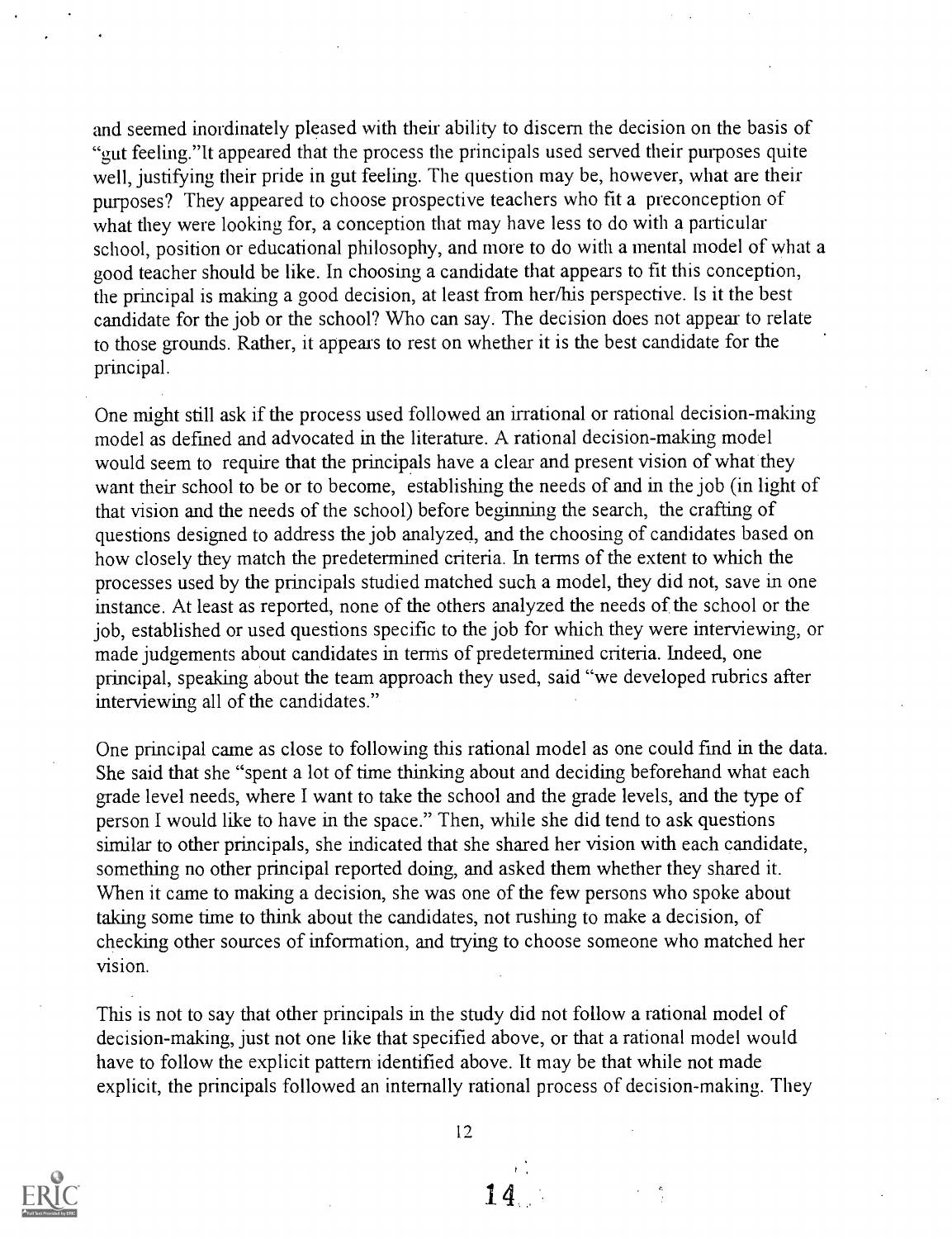appeared to know what they wanted for their schools, whether the knowing was based on any careful analysis of whether what they wanted was directly related to educational goals as we know them or to the needs of the school as we might identify them, and that what they wanted to know could be discerned from asking basically the same questions to all candidates, almost irrespective of job opening. When looked at in those terms, the process looks rational.

Whatever form it takes, a rational approach to teacher selection process would seem to require awareness of what you are looking for and the deliberate selection and use of procedures designed to realize that awareness. It is not entirely clear whether or to what extent the principals in the study were aware of precisely what they were looking for, or that what they said they were looking for (espoused) was consonant with what they sought (expressed). Nevertheless, their overwhelming reliance on and confidence in the interview process and in their ability to learn what they needed from the interview process, gives one pause. The ways in which principals went about the process  $-$  the kinds of questions they asked, the relative ambiguity of the questions in relation to the position to be filled, the relative lack of information about the candidates accumulated, the length of the interview, the rapidity with which decisions were made, before the interview was even over, and in some cases, barely after it had begun --- raise questions about how rational and how effective the process was, irrespective of purpose.

In their review of research on interviewing, Arvey and Campion (1982)identified a number of factors that contributed to the relatively low reliability and validity of interviews. The process had been found to be highly susceptible to bias and distortion: the form the questions take significantly affects the answers given; interviewers tend to do the most talking; and interviewers "attitudes" profoundly affect the interpretation they give to the responses they get. Interestingly enough, albeit an aside, Arvey and Campion report that "interviews can validly and reliably assess intelligence...but not other traits (1982, 285)." However, that is not something most of the principals in the study appeared to be consciously interested in. Interviewers are known to rely heavily on first impressions, nonverbal behavior, and personal feelings (Arvey & Campion, 1982; Ellis, 1987), and to discount disconfirming evidence. "We seek out information that supports our existing instinct or point of view while avoiding information that contradicts it (Hammond, Keeney & Raiffa, 1998)." And perhaps most pointedly, interviewers have been found to like and evaluate more positively, those who are similar to them (Greenberg & Baron, 1993). Ellis (1987) concluded

The average interview is conducted by untrained personnel and stands little chance of being...an accurate measure of teacher competence. Typically, the interview is unstructured, lasts less than an hour, and is highly influenced by first impressions, appearance, nonverbal behavior, and



 $13$ 

 $\sim 8-5$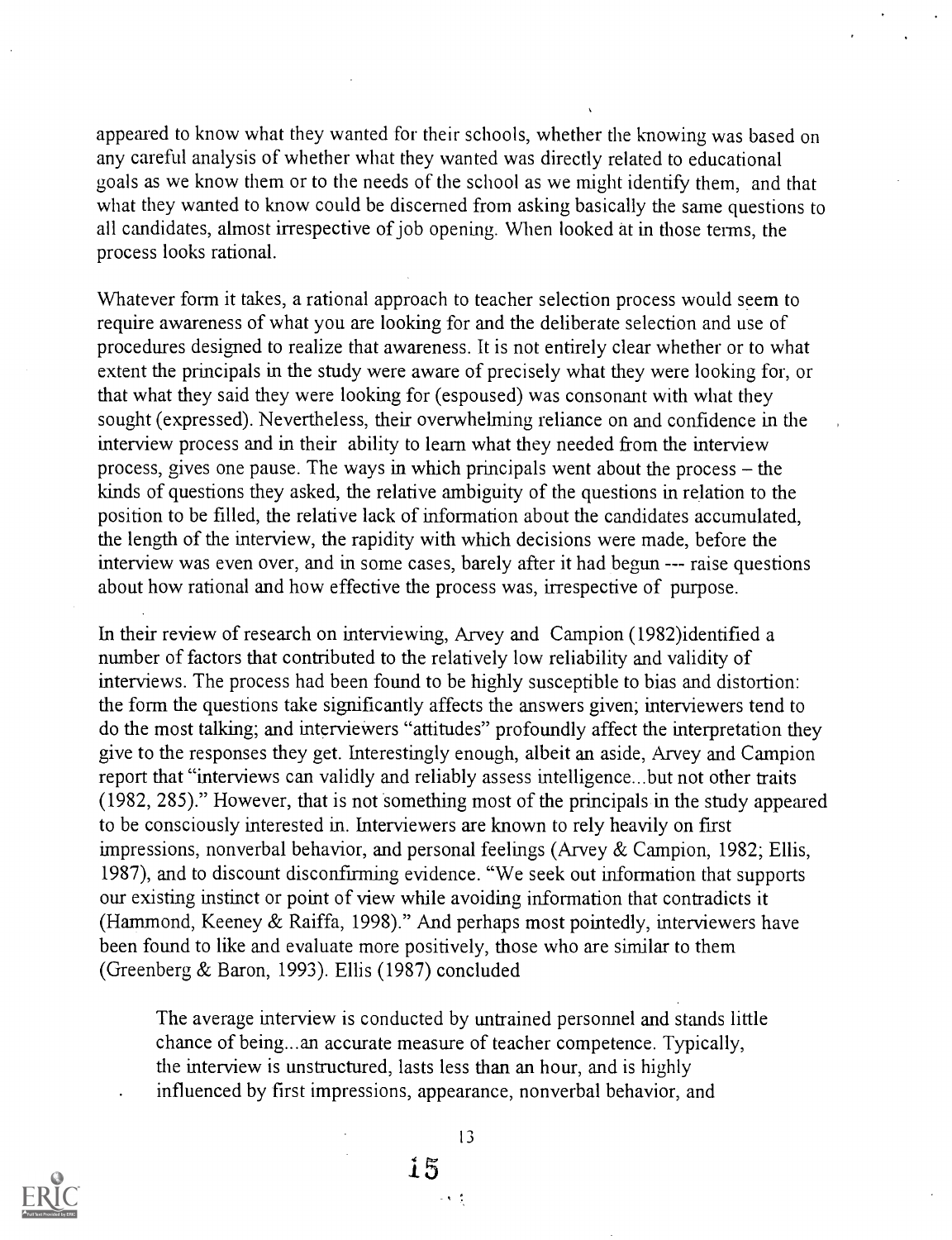conversational skills. Such unstructured interviews allow the applicant to offer a fictionalized version of himself or herself, (and) to respond in socially desirable ways to cues in the interviewers questions or manner (6).

There is nothing to suggest that the interviews conducted by the principals differed in significant ways from those on which the research on interviewing has been based. Indeed, there is much to suggest that in the way they conducted interviews, the principals were as prone to fall into "the hidden traps" (Hammond, Keeney, Raiffa, 1998) as any other interviewers. This makes the principals' overweening confidence in the process seem to be a conundrum. How can they be so satisfied with the process? How can they perceive that they get the information they need to make a sound decision from the interview process they use? One possible answer is, of course, self-delusion. They may believe they get what they want and need or credit themselves with greater abilities of discernment and judgement than are warranted. It is widely reported that interviewers perceive themselves to be more skillful at interviewing and better able to make sound judgments than they are perceived to be (Edinborough, 1996; Hammond, Keeney & Raiffa, 1998). Or, it may that principals are able to discern what they are interested in knowing because of the process they use, with all of its biases and distortions. The data allow for this possibility. Research on interviewing suggests that "interviewers possess stereotypes of idealized successful applicants against which real applicants are judged (Arvey & Campion, 1982)." This is seen as one of the pitfalls of interviews. However, for the principals, this might allow them to select the applicant that "fits" with their mental model. The process might then be implicitly rational, but explicitly irrational, if viewed from the perspective of choosing the best person for the job rather than the best person for the principal.

What difference does it make, then, if the process is rational or irrational, explicitly or implicitly rational? For the principal, maybe nothing. For the schools, maybe a lot. The difference may rest in the ends sought, and in who and what is served. In making decisions, school leaders reveal their preferences for particular values, interests and beliefs (Barge, 1994). The way principals reported making the decisions about teacher selection appeared to owe more to social reproduction than instructional leadership. Social systems theory speaks to the interaction between the personality and needs' dispositions of individuals and organizationally defined roles and expectations (Getzels & Guba, 1957; Getzels, Lipham & Campbell, 1968), and posits the tendency for organizational culture to prevail over time. The culture exerts a powerful influence on the individual to "influence the reconciliation of the teacher to the organization...The teacher engages his personality with the construed role that the school holds for him and the teacher role and teacher personality become realigned to facilitate...organizational homeostasis" (Wiggins, 1975, 355). The principal is a major figure in the socialization process (Mertz & McNeely, 2000), and it may well be that the teacher selection process



14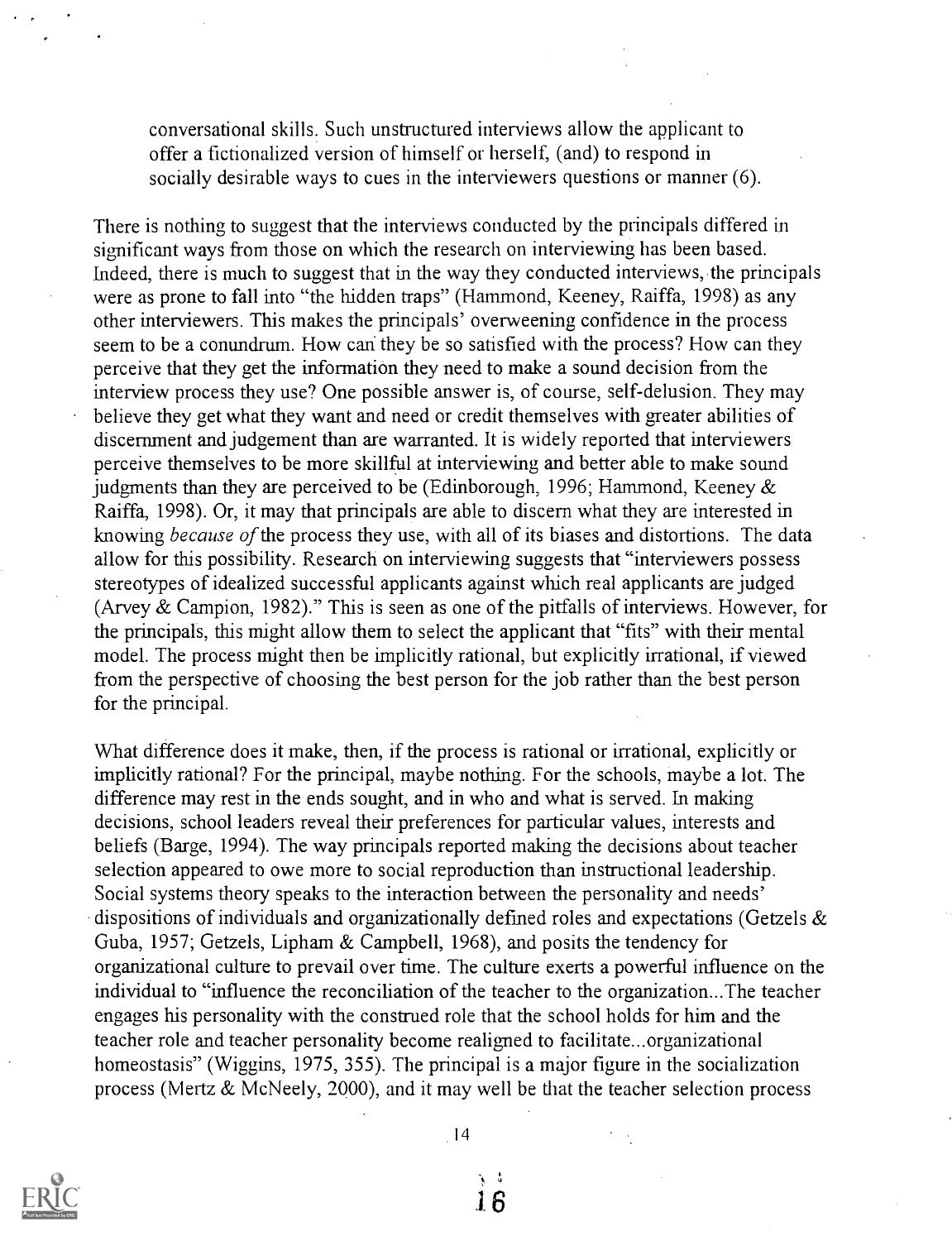is the starting point for that socialization. It is conceivable that the process principals use, with all of its inherent limitations, perhaps because of its limitations, allows the principals to choose applicants who more closely fit the established organizational culture of their schools and its norms, or are more likely to be amenable to the socialization process that will mold them to that culture. And in serving this purpose, the process "produces an orientation toward keeping things as they are" (Cuban, 1988).

Keeping things as they are would seem to be antithetical to the goals of instructional leadership. Instructional leadership is about moving schools from where they are to where they could be, guided by a clear vision of what that could be is and how to get there. And instructional leadership is focused on "school processes that are directly linked to student learning" (Hallinger & Heck, 1996, 37). There is little in the process used by the majority of principals studied that would suggest that they were aware of or used the teacher selection process as a means of exercising instructional leadership. With one exception, the process was not guided by a on of what the principals wanted their schools to become. On the contrary, they appeared to want their schools to remain the same. The questions they asked were not borne of a vision of what might be, but of what was. And the questions they asked and used to make their decisions focused less on students and learning than on classroom management and fitting in. They gave relatively little forethought to the process and used basically the same questions for all teacher applicants. Duke (1987) has argued that "given the scarcity of talented teachers, school leaders concerned with instructional quality must devote considerably energy to recruit and select staff members...and great care should be taken in the selection process" (206). There is little to suggest that these principals followed his mandate. Indeed, the process they used leaves serious questions about whether or not the majority of principals saw themselves as, or even sought to be, instructional leaders. If it is true that "it is one's disposition that influences leadership behavior (Green, 2001, 51)," the disposition of the principals studied was other than toward instructional leadership.

## Concluding Thoughts

The study sought to learn something about how principals select teachers for their schools, and the relationship between that selection process and instructional leadership and decision-making. Given the modest number of subjects, the results of the study are clearly limited to the principals studied and can not reasonably be generalized to principals as a group without further research. In relation to the group of principals studied, if teacher selection is as important as Duke (1987), Jensen (1989), and Donaldson (1990) argue (as quoted at the beginning of the manuscript), the process the principals used leaves much to be desired in terms of instructional leadership. Metaphorically, it is a game not unlike Blind Man's Bluff, with social reproduction

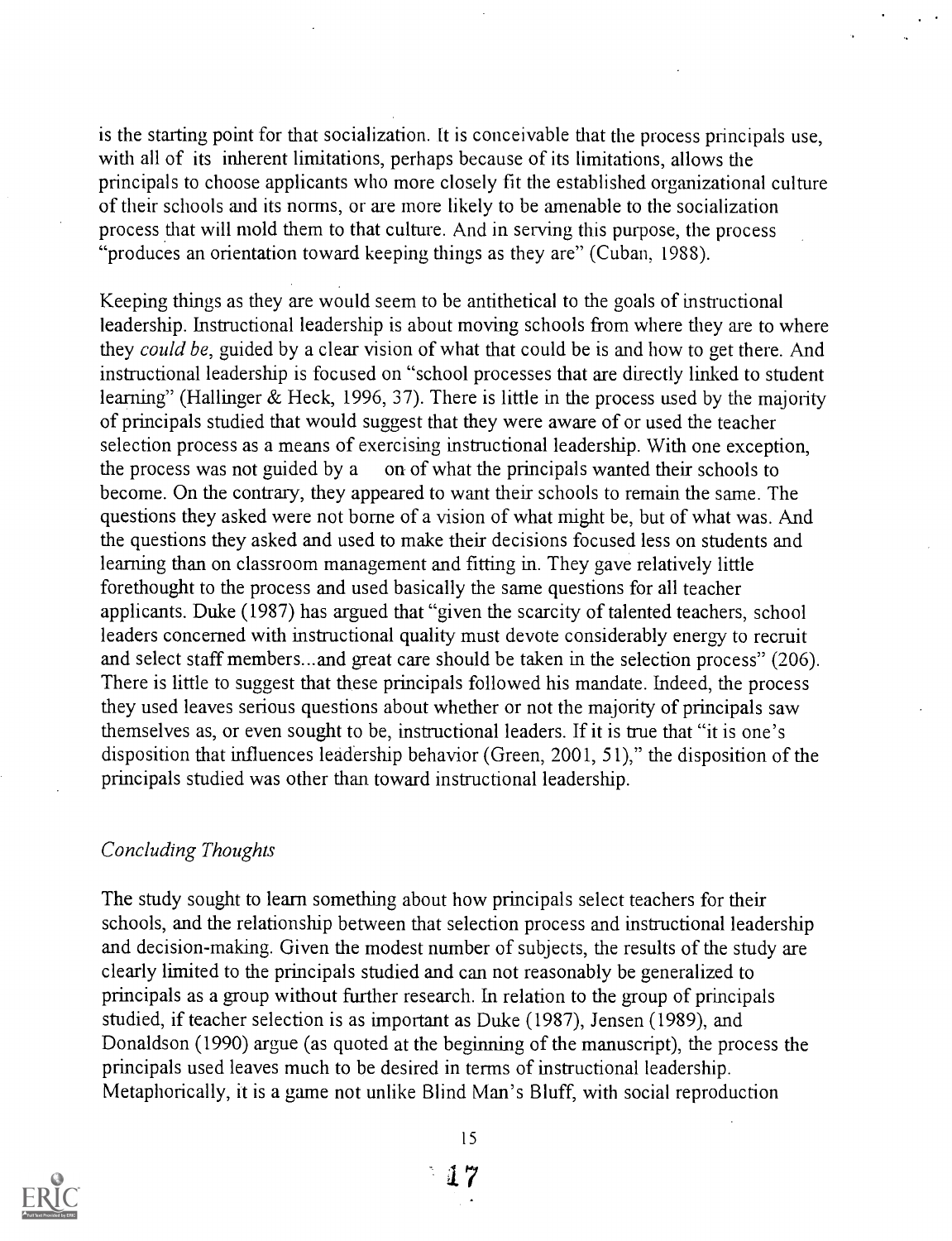triumphing over instructional leadership and an internally rational decision-making process used to serve personal preference rather than the development of more effective schools.

 $\Delta$ 

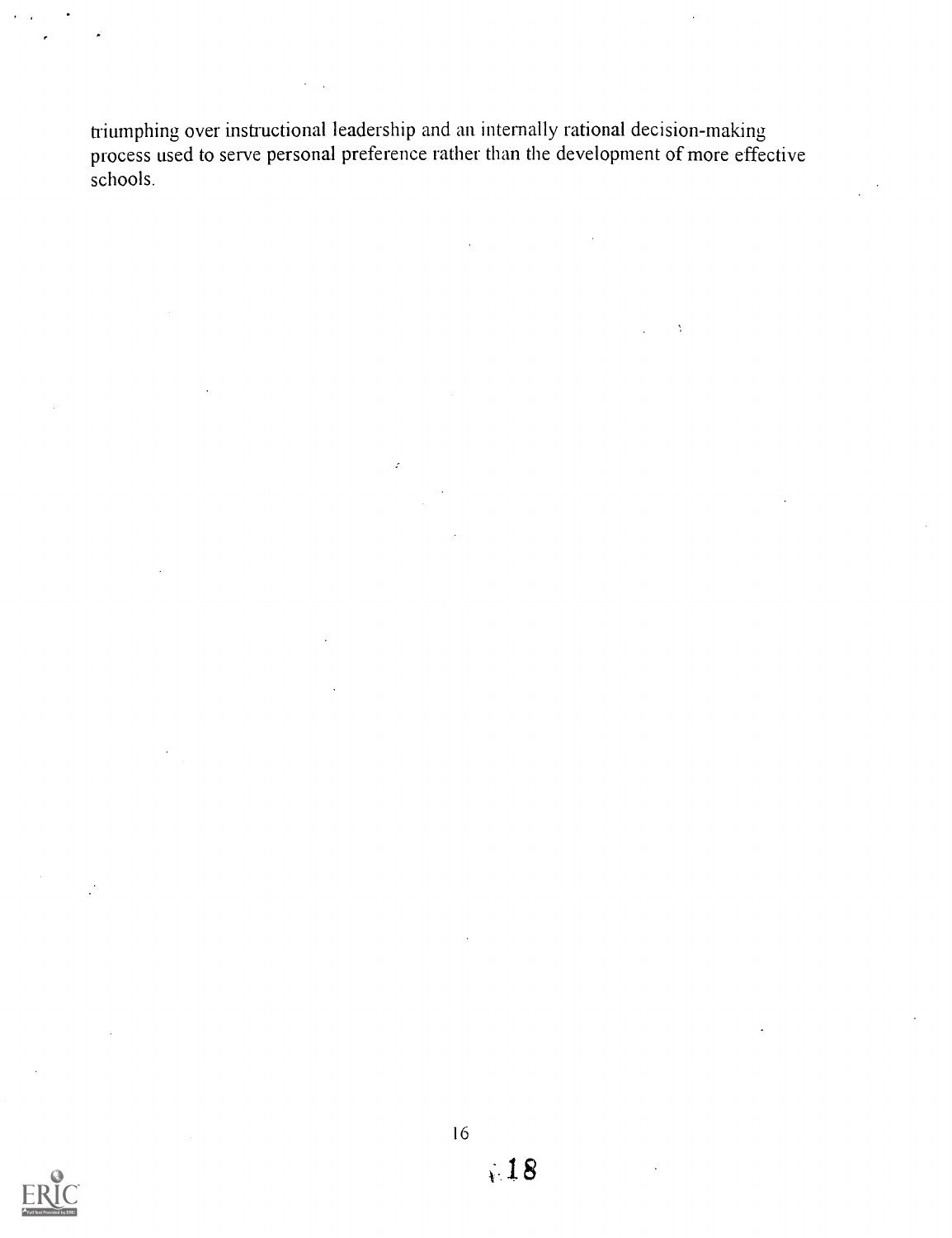#### References

Bartell, C. (1990). Outstanding secondary principal's reflect on instructional leadership. High School Journal, 73 (2), 118-128.

Cuban, L. (1988). The managerial imperative and the practice of leadership in schools.  $NY'$ . SUNY Press.

DeBevoise, W. (1984). Synthesis of research on the principal as instructional leader. *Educational* Leadership, 41 (5), 15-20.

Donaldson, G.A., Jr. (1990). Teacher selection and induction. Reston, VA: NASSP.

Duke, D.L. (1987). School leadership and instructional improvement. NY" Random House.

Dwyer, D. (1986). Francis Hedges: A case study of instructional leadership. Peabody Journal of Education, 63 (1), 19-86.

Ellis, T.U, et al., (1987, January). Improving school effectiveness through reform of teacher selection practices and collegial observation of classroom performance. Washington, D.C.: Office of Educational Research and Improvement, ERIC UD 025 440.

Getzels, J.W., & Guba, E.G. (1957). Social behavior and the administrative process. School Review, 65, 432-441.

Getzels, J.W., Lipham, J.M., & Campbell, R.F. (1968). Educational administration as a social process: Theory, research, practice. NY: Harper & Row.

Green, R.L. (2001). Practicing the art of leadership. Columbus, OH: Merrill Prentice Hall.

Greenberg, J., & Baron, R.A. (1993). Behavior in organizations.  $4<sup>th</sup>$  ed. Boston: Allyn & Bacon.

Greenfield, W. (ed.) (1987). Instructional leadership: Concepts, issues and controversies. .Boston: Allyn & Bacon.

Gorton, R. (1980). School administration and supervision...Dubuque, IA: Wm. C. Brown.

Hallinger, P., Leithwood, K., & Murphy, J. (eds.). (1993). Cognitive perspectives on educational leadership. NY: Teachers College Press.

Hallinger, P., & Heck, R.H. (1996, February). Reassessing the pincipal's role in school effectiveness: A review of the empirical literature, 1980-1985. Educational Administration Quarterly, 32(1), 5-44.

Hallinger, P., & Murphy, J. (1985). Assessing the instructional management behavior of principals. The Elementary School Journal, 86 (2), 217-247.

Hammond, J.S., Keeney, R.L., & Raiffa, H. (1998, September/October). The hidden traps in decision-making. Harvard Business Review, 47-58.

Harre, R., & Secore, P.F. (1972). The explanation of social behavior. Oxford: Basil Blackwood.

Hoy, W.K., & Tarter, J.C. (1995). Administrators solving the problems of practice. Boston: Allyn & Bacon.

Jensen, M.S. (1989). Leading the instructional staff. In Smith, S.C., & Piele, P.K. School leadership. Handbook for excellence. 2<sup>nd</sup> ed. Washington, D.C.: Office of Educational Research and Improvement. ERIC: EA 020 974.

Johanson, G.A., & Gips, C.J. (1992, October/November). The hiring preferences of secondary school principals. The High School Journal, 1-16.



Barge, J.K. (1994). Communication skills for organizations and groups. NY: St. Martin's Press.

Griffiths, D. (1959). Administrative theory. NY: Appleton.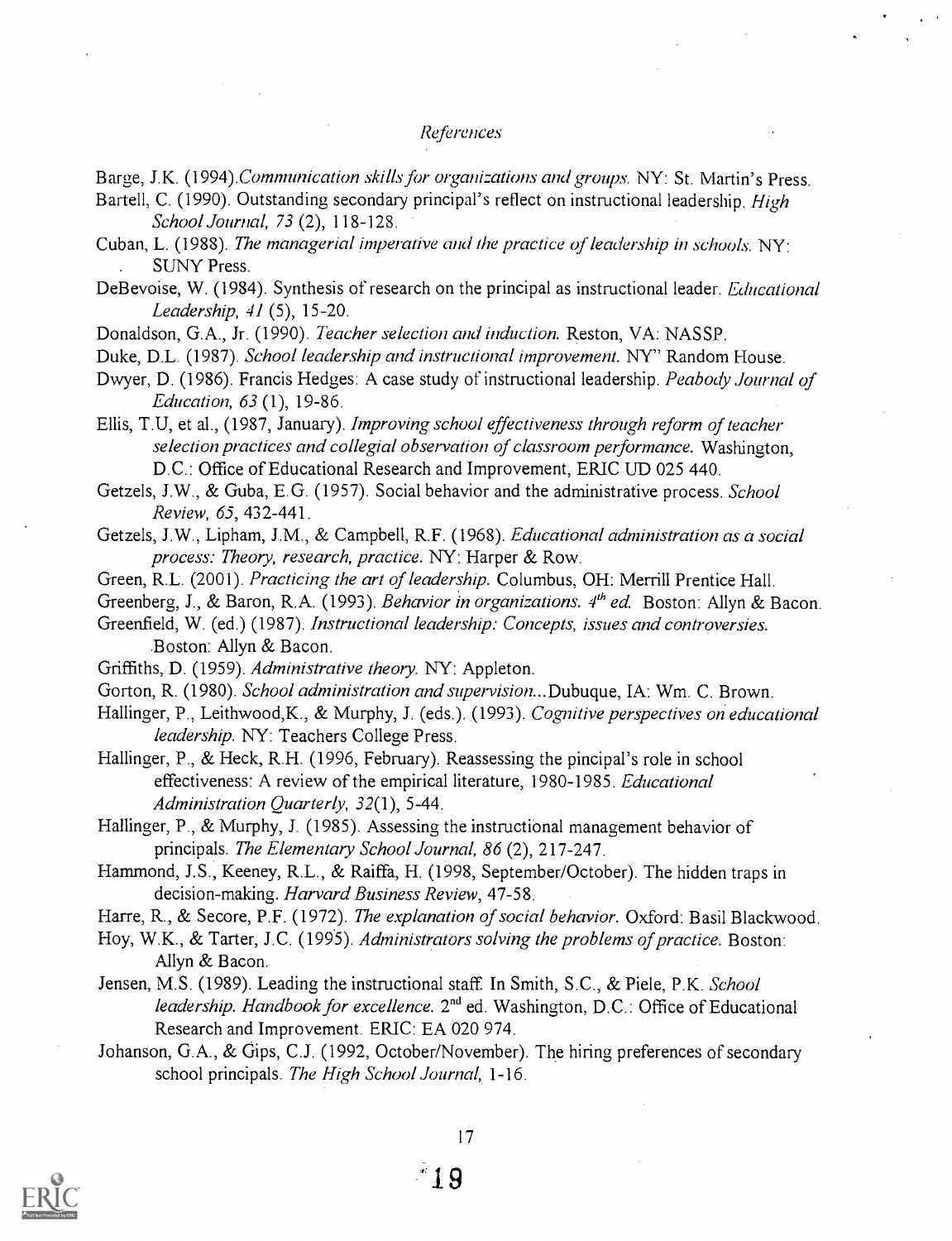Knezevich, S. (1975). Administration of public education. NY: Harper & Row.

Lightfoot, S.L. (1983). The good high school... NY: Basic Books.

Little, J.W., & Bird, T. (1987). Instructional leadership "close to the classroom" in secondary schools. In Greenfield, W. Instructional leadership. Boston: Allyn & Bacon.

McLeary, L.E., & Thompson, S.D. (1979). The senior high school principal. Volume 3. Reston, VA: NASSP.

Mertz, N.T., & McNeely, S.R. (2000). Contextualizing the position of assistant principal. Paper presented at the annual conference of UCEA, Albuquerque, New Mexico.

Miles, M.B., & Huberman, A.M. (1994). Qualitative data analysis. Thousand Oaks, CA: Sage.

Mullen, C.A., & Patrick, R.L. (2000). The persistent dream: A principal's promising reform of an at-risk elementary urban school. Journal of Education for Students Placed at Risk, 5 (3), 229-250.

- Persell, C., & Cookson, P. (1982). The effects of principals in action: The Effective Principal: A Research Summary. Reston, VA: NASSP.
- Rebore, R.W. (1982). Personnel administration in education. Englewood Cliffs, NJ: Prentice-Hall.

Ricciardi, D., & Petrosko, J.M. (2000). Perceptions of first -year administrators: Impact of responsibilities and preparation on professional growth needs. Paper presented at the American Educational Research Association Annual Meeting, New Orleans.

- Rutherford, W. (1985). School principals as effective leaders. Phi Delta Kappan, 67, 31-34.
- Sergiovanni, T., et al. (1980). *Educational governance*. Englewood Cliffs, NJ: Prentice-Hall.
- Sheppard, B. (1996, December). Exploring the transformational nature of instructional leadership. The Alberta Journal of Educational Research, XL11, #4, 325-344.
- Smith, W.F., & Andrews, R.L. (1989). Instructional leadership: How principals make a difference. Alexandria, VA: ASCD.
- Ubben, G.C., Hughes, L.W., & Norris, C.J. (2001). The principal. Creative leadership for effective schools. 4<sup>th</sup> ed. Boston: Allyn & Bacon.



20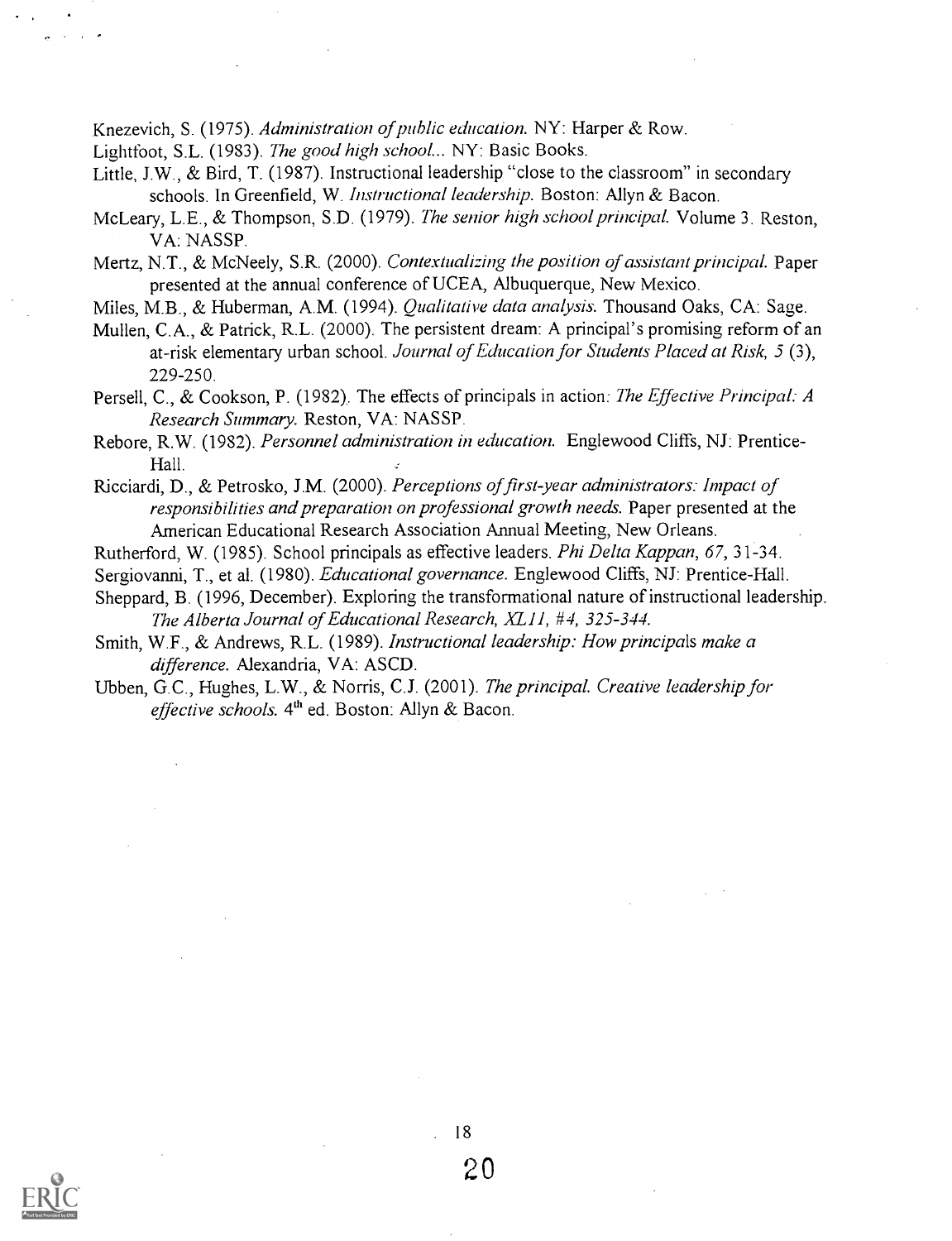

U.S.DepartmentofEducation OfficeofEducationalResearchandImprovement(OERI) NationalLibraryofEducation (NLE) EducationalResourceslnformationCenter (ERIC)



## ReproductionRelease

(SpecificDocument)

### LDOCUMENTIDENTIFICATION:

 $\parallel^{\text{Title:}}$  Blind man's bluff: Instructional leadership, teacher selection, and rational decision-m $\cdot$ Author(s):<br>Norma T. Mertz and Sonja R. McNeely CorporateSource: University of Tennessee Material CorporateSource: April, 2001 (AERA)

## II.REPRODUCTIONRELEASE:

Inordertodisseminateaswidelyaspossibletimelyandsignificantmaterialsofinteresttotheeducationalcommunity,documents announcedinthemonthlyabstractjournaloftheERICsystem,ResourcesinEducation(RIE),areusuallymadeavailabletousersin microfiche,reproducedpapercopy,andelectronicmedia,andsoldthroughtheERICDocumentReproductionService(EDRS).Creditis giventothesourceofeachdocument,and,ifreproductionreleaseisgranted,oneofthefollowingnoticesisaffixedtothedocument.

Ifpermissionisgrantedtoreproduceanddisseminatetheidentifieddocument,pleaseCHECKONEofthefollowingthreeoptionsand signintheindicatedspacefollowing.



 $[Interb program to the Educational Resources Information Center (ERIC) nonexclusive permission to reproduce and disse minatethis$ documentasindicatedabove. ReproductionfromtheERICmicrofiche,orelectronicmediabypersonsotherthanERICemployeesand

itssystemcontractorsrequirespermissionfromthecopyrightholderExceptionismadefornon-profitreproductionbylibrariesand  $|$ otherserviceagenciestosatisfyinformationneedsofeducatorsinresponsetodiscreteinquiries.

| Signature:<br><u>Norma J Neets</u>                   | PrintedName/Position/Title:<br>Norma T. Mertz, Professor |                               |
|------------------------------------------------------|----------------------------------------------------------|-------------------------------|
| Organization/Address:<br>The University of Tennessee | Telephone:<br>865-974-6150                               | $\parallel$ Fax: 865-974-6146 |
| 227 Claxton Addition<br>Knoxville, TN 37996-3400     | IE-mailAddress:<br>nmertz@utk.edu                        | IDate.                        |